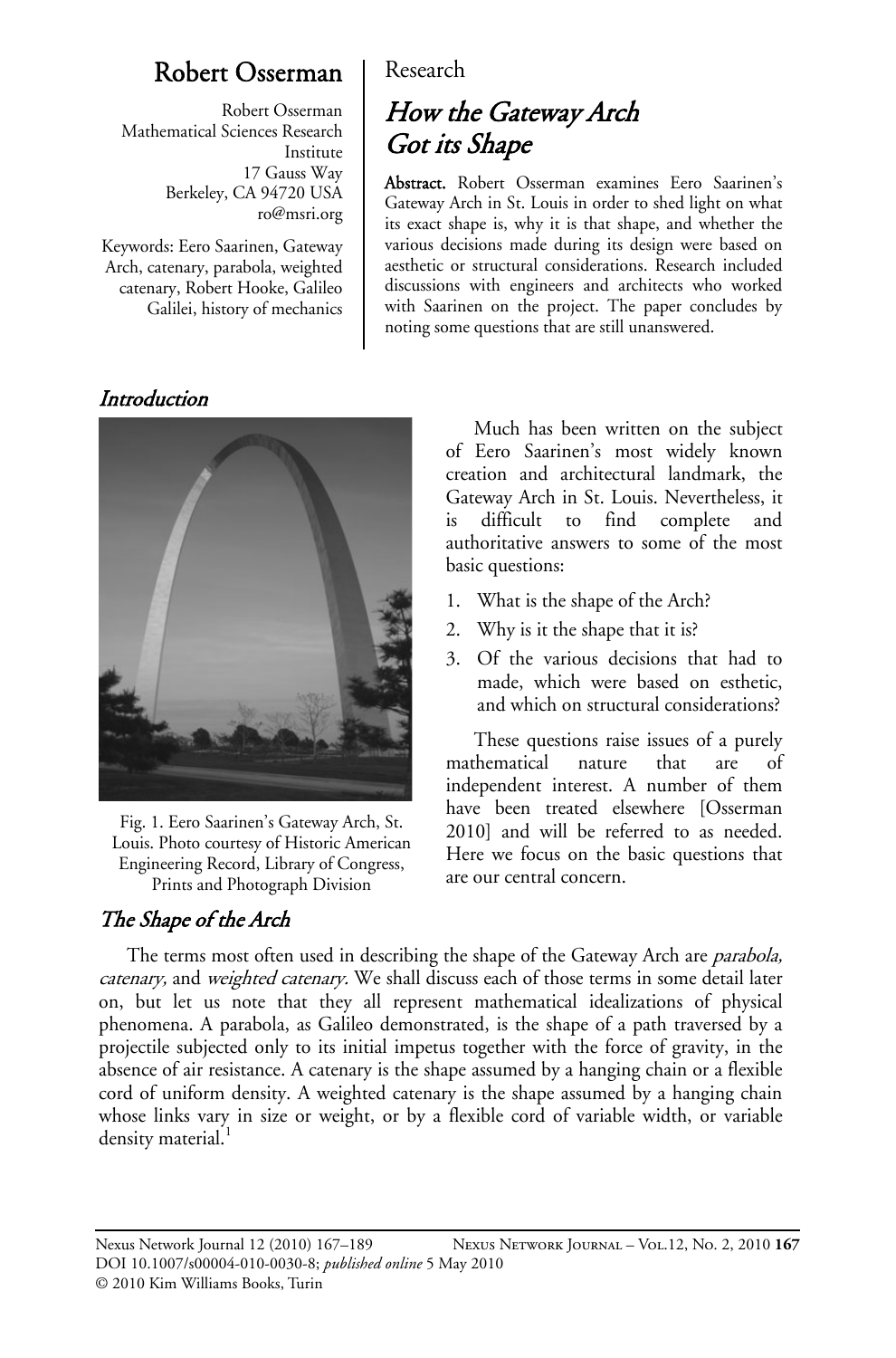An equally basic feature of the shape of the Arch is what we shall call, borrowing a term from computer, television, and movie screens, its "aspect ratio": that is, the ratio of width to height of the inside dimensions of the smallest picture frame that can hold the full frontal view of the Arch; or, in architectural drawing terms, a front elevation of the Arch. Aspect ratios are usually expressed in a form such as "3-to-2" or "3:2."

An occasional source of confusion stems from the fact that both the parabola and the catenary extend to infinity. In both cases there is, up to scaling, a single curve, but arcs of a single parabola or catenary can look very different from each other, depending on the part that one chooses, and the corresponding aspect ratio of the given arc. In fact, in both cases, one may choose arcs with any aspect ratio one wishes. Fig. 2 illustrates how to obtain a variety of aspect ratios from a single catenary.



Fig. 2. Aspect ratios for a catenary

A further potential source of confusion is that Saarinen changed the aspect ratio of his Arch design between the time that he originally won the competition, and the final design used in the construction. The original design was for an arch that was 630 feet wide and 590 feet high, whose aspect ratio was therefore approximately 21:20, or just shy of square. By the time the arch was built, Saarinen had kept the original width, but raised the height to 630 feet, exactly matching its width. According to architect Bruce Detmers,<sup>2</sup> who worked with Saarinen on the Arch, it was typical of Saarinen to favor simple geometric figures, such as a square, and therefore not surprising that he would modify his design to obtain the 1:1 aspect ratio. According to other sources, the principal reason that Saarinen increased the height of the arch was that between the time that he won the original competition in 1948, and the beginning of construction in the early 1960s, new and higher buildings had been added to the surrounding landscape, which forced Saarinen to modify his own plans so that the Arch would clearly dominate its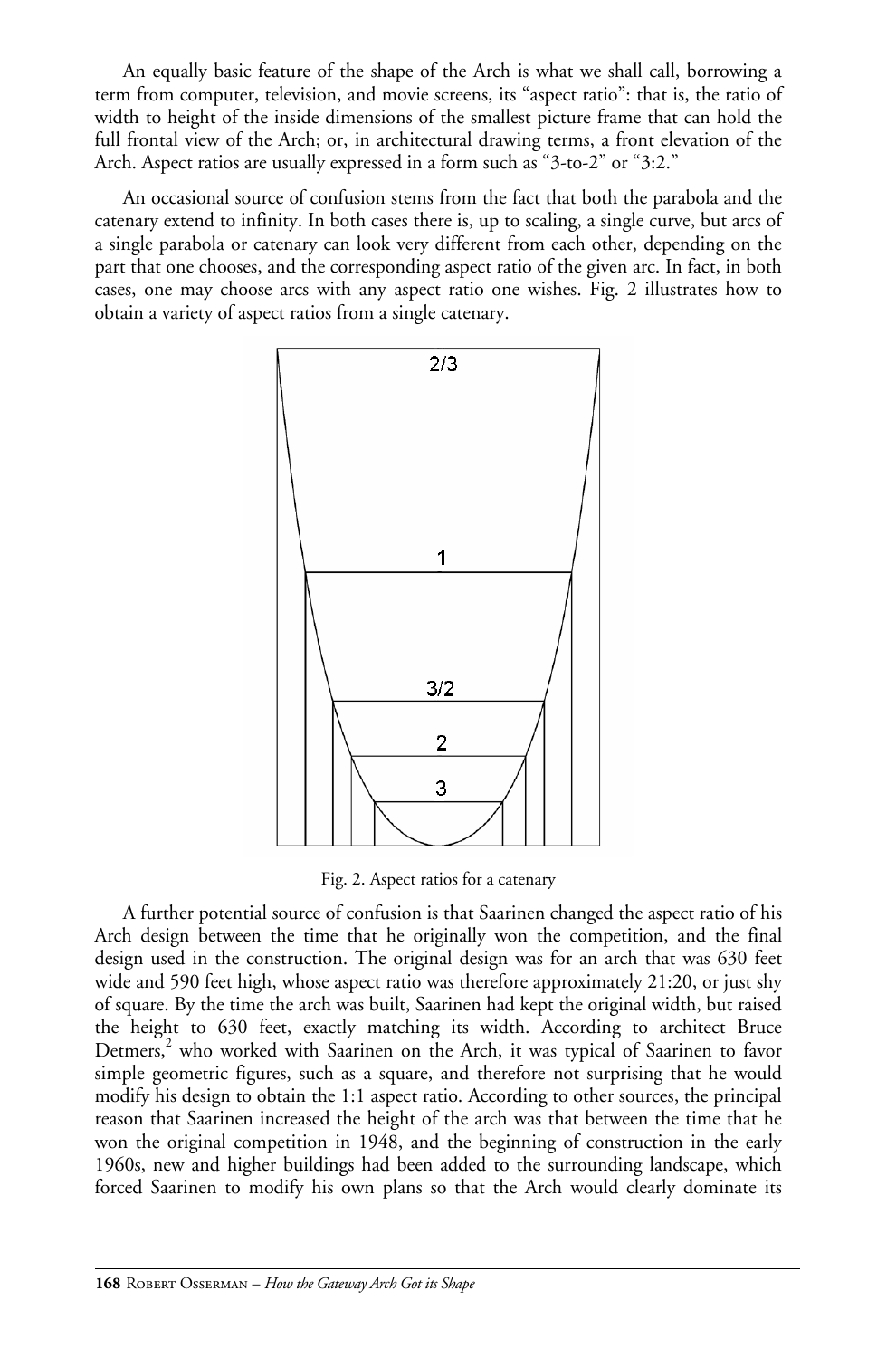surroundings. It is undoubtedly the case that both of these factors played a role in his final choice of the exact 1:1 aspect ratio.

It may be worth noting that the 1:1 aspect ratio is a very old tradition in architecture. In medieval times it was known as *ad quadratum*. The original 1386 specifications for the cathedral of Milan is an example (cf. [Heyman 1999: 19]).

The contrast between the shape of a parabola and a catenary is clear if we choose segments of each with a 1:1 aspect ratio (fig. 3).

In fig. 3, the parabola is the pointier inner curve and the catenary the rounder outer curve.



Fig. 3. Parabola and Catenary with aspect ratio 1:1

## History of the problem

Commemorative arches designed to be lasting monuments date back thousands of years, with a number still standing from the days of ancient Rome. However, it does not appear to have been until  $1675$  that the question was raised – at least in print – of what shape an arch should be, from a mathematical and structural point of view. At that time, one of the leading scientists of the day,<sup>3</sup> Robert Hooke, provided his answer to the question in the form of an anagram of the Latin phrase: ut pendet continuum flexile, sic stabit contiguum rigidum inversum, or, "as hangs the flexible line, so but inverted will stand the rigid arch." Hooke was famous for his ability to devise physical demonstrations and experiments illustrating both old and newly discovered scientific principles, and was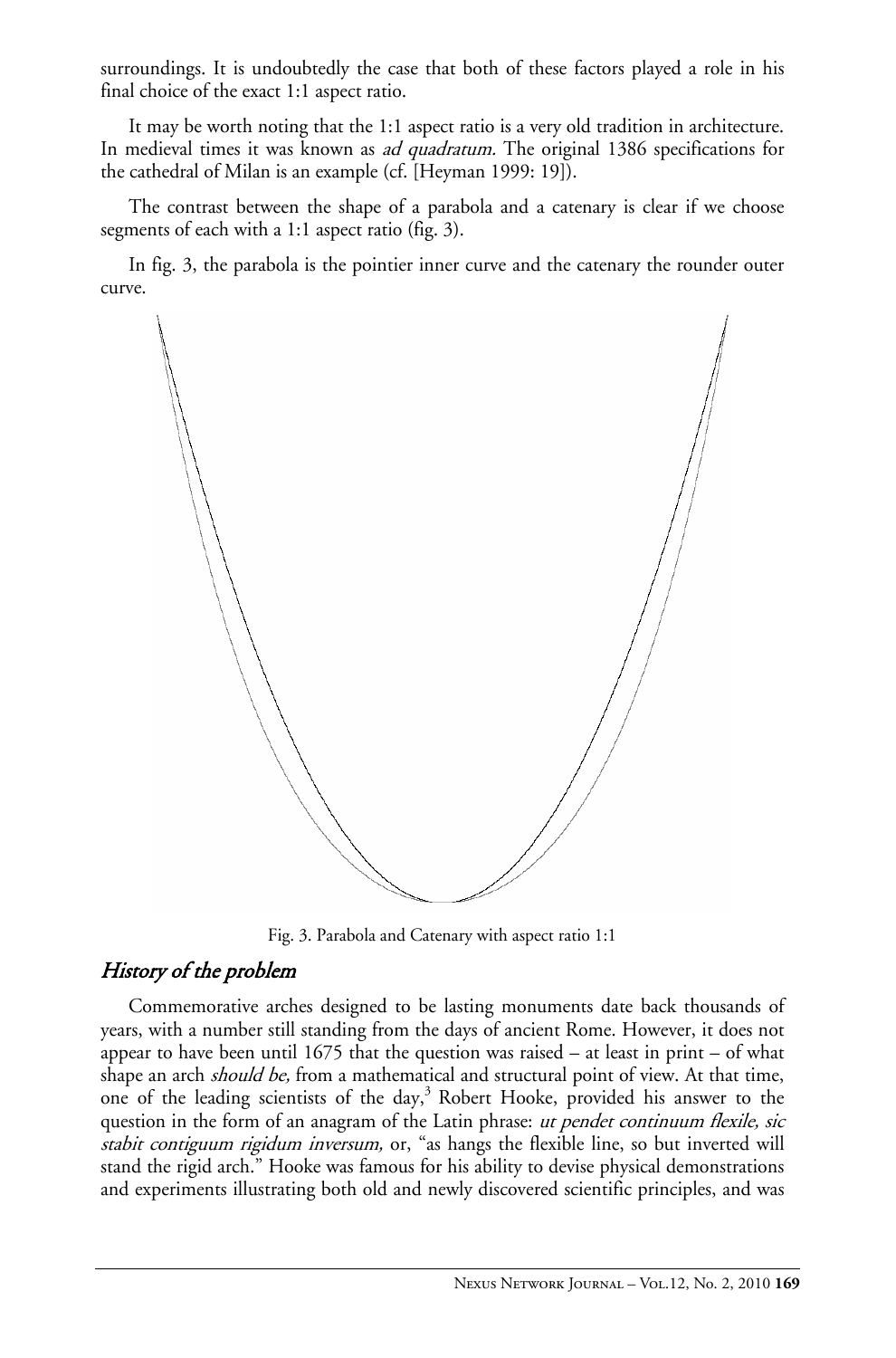specifically commissioned to do that for the recently created Royal Society. In the case of the ideal shape of an arch, he realized that what one wants is that the slope of the arch at each point exactly match the combined horizontal and vertical forces acting on that part of the arch – the vertical component being due to gravity from the weight of the portion of the arch lying above the point, and the horizontal force being simply transmitted unchanged along the arch. At the apex of the arch, there is no weight above it, hence no vertical component, and the force is simply the horizontal one of the two sides of the arch leaning against each other. As a result, the slope at that point is zero. As one moves down along the arch, the vertical force keeps increasing, and the slope of the arch must increase accordingly.

One simple consequence of this general reasoning is that at the base of the arch, the horizontal force continues to be present – a fact well known to builders who created flying buttresses and other devices to counter that force – and as a consequence, the bottom of the arch should never be strictly vertical, but rather, angled outwards. As it happens, probably not by chance, Hooke recorded his dictum at the time when both he and Christopher Wren were among the chief architects in charge of surveying the damage, and of rebuilding London after the disastrous fire of 1666. Hooke shared his insight with Wren, who immediately applied it to his design of St. Paul's cathedral, which features an interior dome that is the first to be angled out at its base, rather than vertical (cf. [Heyman 1999: 40-41]).

But the main thrust of Hooke's observation was that the exact shape of an ideal arch could be obtained by simply hanging a chain (or "flexible line") and recording the form that it takes. The equilibrium position would be determined by a balance of vertical and horizontal forces that are the mirror image of what they would be in the case of the arch, with the role of gravity reversed: the vertical component at each point is determined by the weight of the chain below it that needs to be supported, while the horizontal component is simply transmitted unchanged along the chain.

Left unanswered by Hooke is the obvious mathematical question raised by his purely physical solution to the ideal shape of an arch: "what is the equation of the curve that is formed by a hanging chain?" Wherever this subject is mentioned in print, one is likely to find a statement to the effect that Galileo was the first to raise the question, and that he answered incorrectly that the shape that the chain would take was a parabola. Both of those statements merit a closer look.

Galileo's discussion of the shape of a hanging chain appears in print in his last, and in the opinion of many, his best, book, *Two New Sciences*. The book takes the form of four days of dialogue on a wide array of subjects. The first day introduces the first "new science": the analysis of the strength of beams and columns from a scientific and mathematical point of view. It is often considered as the incubator of the modern fields of structural engineering and strength of materials. During the second day, Galileo has his chief protagonist, Salviati, propose two practical methods of drawing a parabola [Galilei 1974: 143]. The first is by rolling a ball along a tilted metal mirror, and the second is by hanging a fine chain, and marking points along it. In other words, he does not pose the question of the shape taken by a chain, he simply assumes that it takes the form of a parabola, based on both theoretical reasoning, using the decomposition of the forces acting on it in the vertical and horizontal directions that led him to deduce the parabolic path of a projectile, as well as on experimental evidence: drawing a parabola on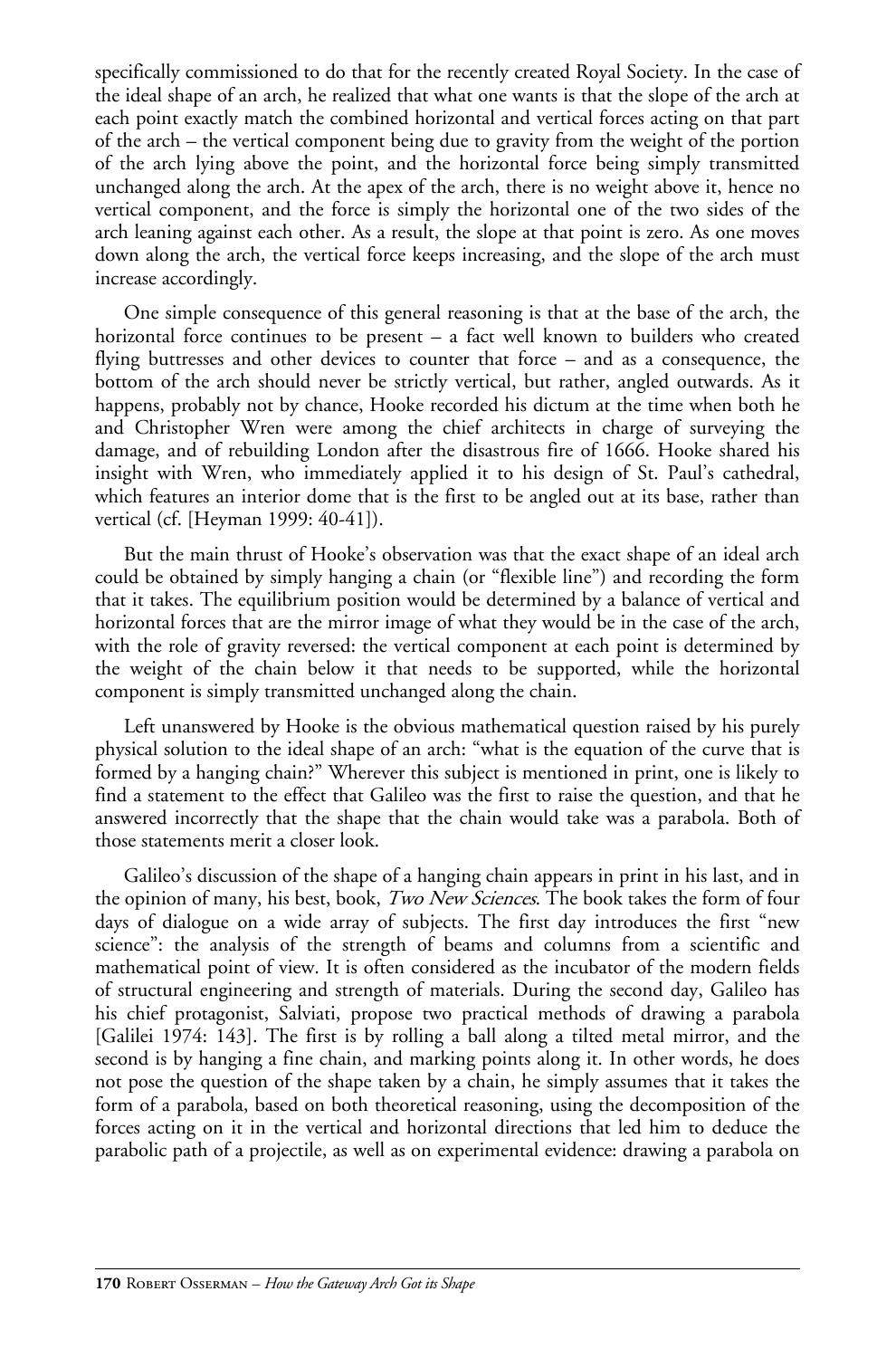a vertical board, and observing the shape of a hanging chain that seems to follow the same curve.

Few commentators note that Galileo returns to the same question on the fourth day of his dialog, and explicitly states that the similarity is only approximate. He also explains the analogy between the forces acting on a projectile, and those on a hanging chain. Here is the exact quotation:

Salviati: The curvature of the line of the horizontal projectile seems to derive from two forces, of which one … drives it horizontally, while the other … draws it straight down. In drawing the rope, there is [likewise] the force of that which pulls it horizontally, and also that of the weight of the rope itself, which naturally inclines it downward. So these two kinds of events are very similar.

…

But I wish to cause you wonder and delight together by telling you that the cord thus hung, whether much or little stretched, bends in a line that is very close to parabolic. The similarity is so great that if you draw a parabolic line in a vertical plane … and then hang a little chain from the extremities … , you will see by slackening the little chain now more and now less, that it curves and adapts itself to the parabola; and the agreement will be the closer, the less curved and the more extended the parabola drawn shall be. In parabolas described with an elevation of less than 45°, the chain will go almost exactly along the parabola [Galilei 1974: 256-7].

In short, Galileo never poses the question of precisely what shape is taken by the hanging chain, and he contents himself with noting that it provides a close approximation to a parabola, especially when the parabolic arc that one draws is near to the vertex where the shape is relatively flat. For example, a 45° parabola would be represented by the equation

$$
y = \frac{1}{2}x^2, \quad -1 \le x \le 1,
$$

which fits in a rectangle of width 2, and height  $\frac{1}{2}$ , so that its aspect ratio is 4:1. Fig. 4 shows the parabola together with a catenary having the same aspect ratio.



Fig. 4. 45° parabola and catenary with the same aspect ratio: 4:1

It is often pointed out that unlike the case of a freely hanging cable which will take the form of a catenary, when a cable supports a roadway that is much heavier than itself and whose weight is distributed evenly along the horizontal rather than equally along the cable, the cable will take the shape of a parabola. That will be the case for the cables joining the two towers of a suspension bridge.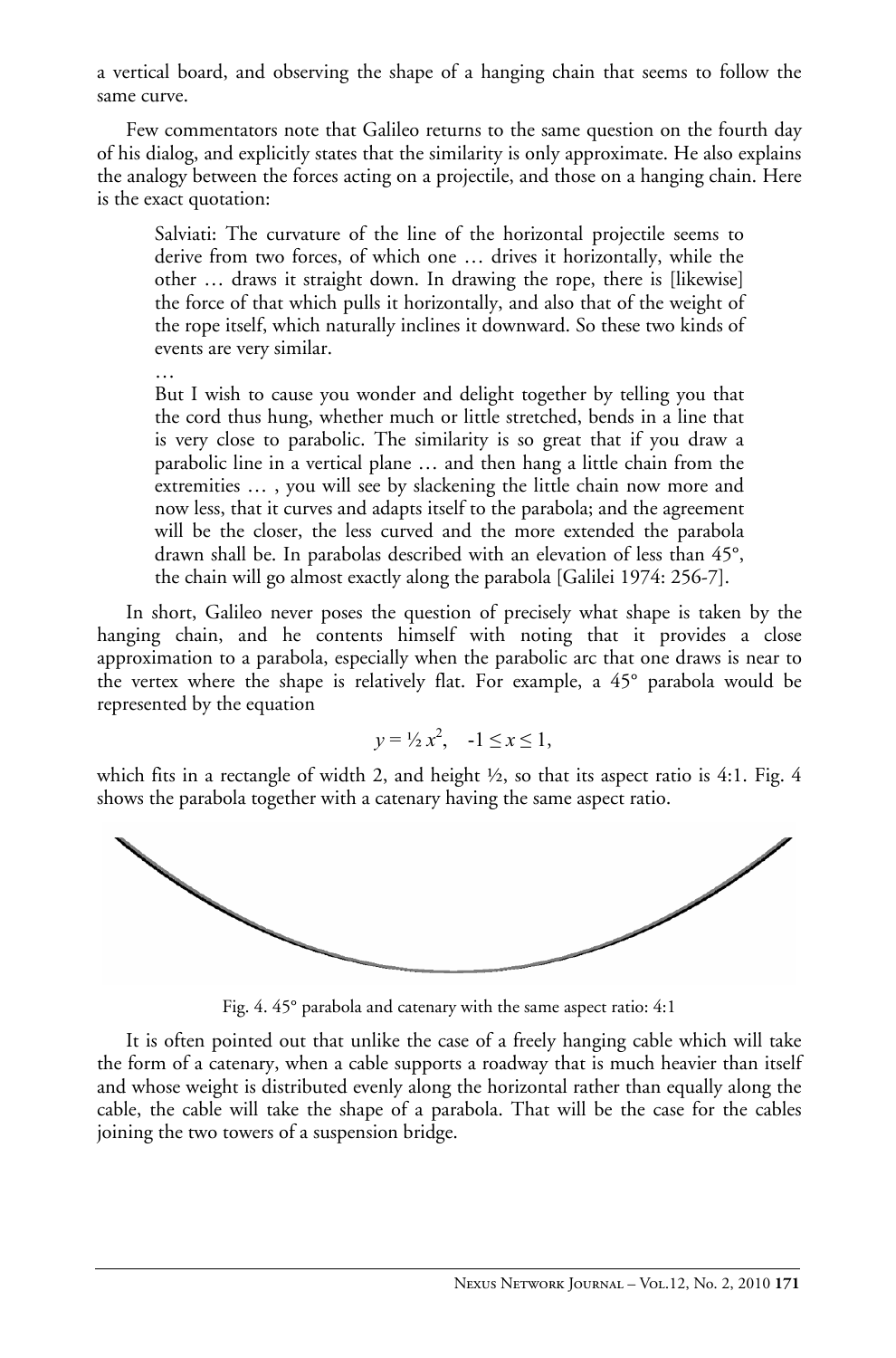

Fig. 5. The Golden Gate Bridge

In the case of the Golden Gate Bridge, shown in fig. 5, the central cables form curves that make an angle of almost exactly 30° with the horizontal at the points where they leave the towers. However, as fig. 6 makes clear (or as one can show by a direct calculation), the parabola and approximating catenary are virtually indistinguishable in this case.



Fig. 6. 30° parabola and corresponding catenary

The fact that the overwhelming number of references to Galileo's treatment of this subject declare him to have been in error, and ignore the fact that he ends up getting it exactly right, would seem to reflect an extra degree of pleasure in catching him out in any perceived slip-up. In fact, the first page to come up on a Google search of "Galileo wrong" starts with an item from NASA entitled "Was Galileo wrong?" and ends with a NOVA television program entitled "Galileo's battle for the heavens: his big mistake." The first of these entries questions whether the acceleration of gravity is the same for all varieties of materials – a fundamental tenet of science ever since Galileo, and certainly true within the limits of measurements available to him (and many subsequent generations). The last has to do with an actual mistake: his theory that tides were caused by the rotation of the earth. In between these two items are a series of references to a book entitled "Galileo was Wrong: The Church was Right," devoted to proving that the Earth in fact is motionless and at the center of the Universe, just as Galileo's opponents asserted at the time.<sup>4</sup>

Of course we now know that had Galileo posed the question of finding the exact shape of a hanging chain, he could not have answered it, since the basic tool needed had not yet been invented: the calculus. It was not until the end of the seventeenth century that the problem was explicitly formulated and solved, the curve in question being dubbed a "catenary" since it was formed by a chain - a *catena.*<sup>5</sup> The brilliant but cantankerous Bernoulli brothers, Jacob and Johann, produced a series of derivations of the equation for the catenary along with a series of barbs at each other's reasoning, such as Jacob's parody of an argument of Johann that he describes as somewhat like proving that a pebble is stone by reasoning that "every man is stone; every pebble is a man; therefore every pebble is stone."<sup>6</sup> Whatever the shortcomings of the reasoning, they did indeed arrive at the correct conclusion. The equation for the catenary can be written in the form we now call the hyperbolic cosine,

 $y = \cosh x = \frac{1}{2} (e^x + e^{-x})$ 

in suitable choice of coordinates.<sup>7</sup>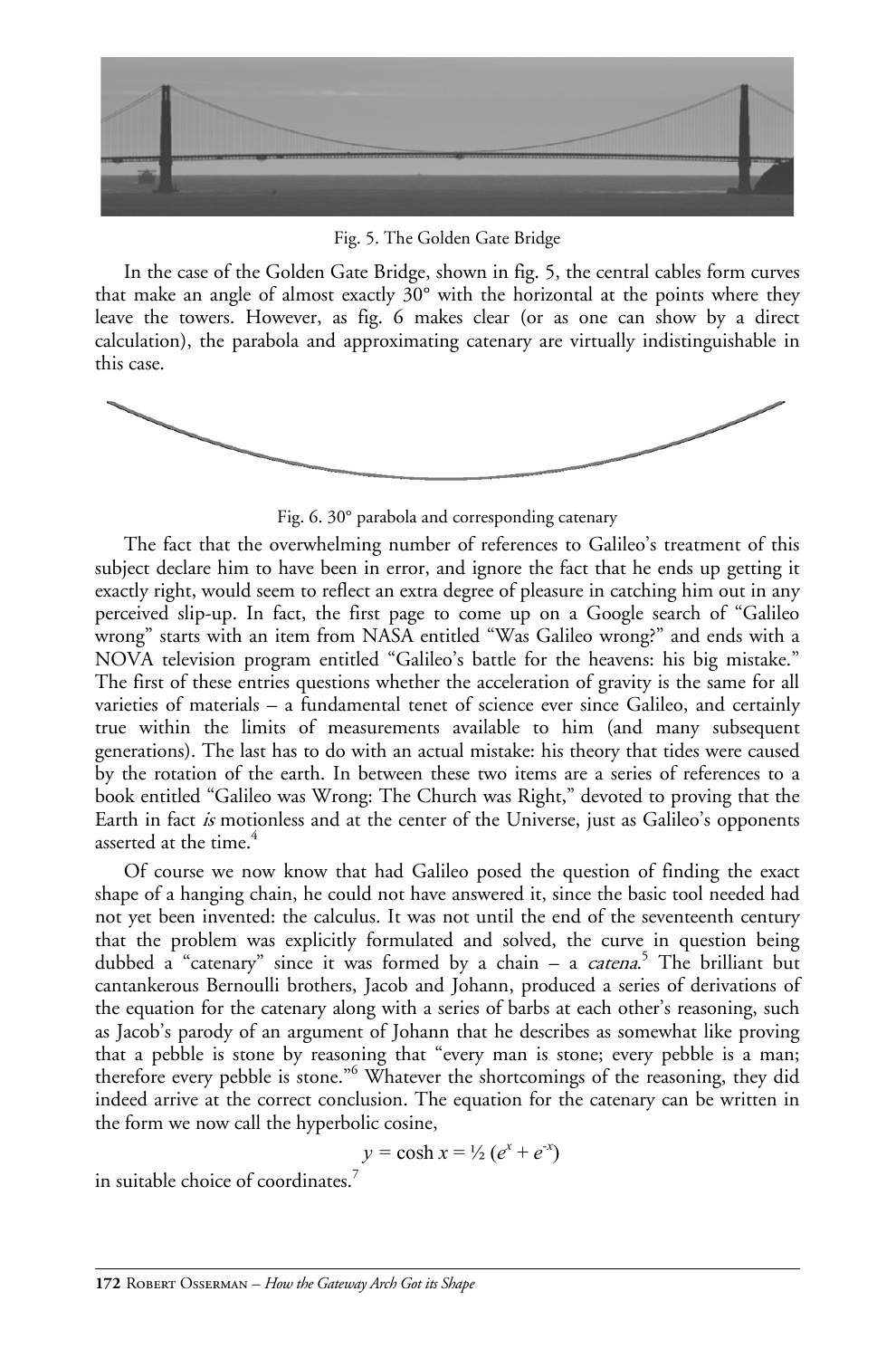### The design of the Arch

The Gateway Arch was only one component – although clearly the most dramatic one – of Eero Saarinen's winning entry in the 1947 open competition for the design of a "Jefferson National Expansion Memorial," dedicated to Thomas Jefferson – to his vision of an America stretching across the continent, and his Louisiana Purchase, which roughly doubled the size of America at the time. By a truly strange coincidence, the first use of "catenary" recorded in the Oxford English Dictionary is by the future President Thomas Jefferson, in a letter dated December 23, 1788 to Thomas Paine, recommending the use of a catenary arch rather than a circular one for a 400-foot span iron bridge that Paine is proposing to build. Jefferson would certainly have been inordinately pleased, as an architect himself, to know that the principle of the catenary would form the basis of what was to be the largest monument in America in the twentieth century, in honor of Jefferson himself.

The Jefferson Memorial competition attracted virtually all the major architects in America, including Eero's father Eliel, a much more famous architect at the time than his 37-year old son. At least one part of the confusion involving the shape of the Gateway Arch stems from the fact that the competition was held in two parts, first narrowing down to the top five contenders, and then – after significant revisions were made – choosing the winner among those five. In addition, there was a gap of 15 years between the time that Saarinen's proposal was chosen and when construction actually began, during which time still further changes were adopted. And even after construction had started, alterations were made, as one can see from different sets of blueprints in the Saarinen archives at Yale University. Further confusion arises from a certain degree of carelessness in terminology that can be seen, for example, in a dictionary of architecture where a picture of an arch is accompanied by a caption referring to it as a "catenary or parabolic arch" [Visual Dictionary of Architecture 2008: 41], not aware of, or not interested in, fine distinctions. Whatever the reason, newspapers and architectural journals that reported or commented on the shape of Saarinen's winning design for the Gateway Arch, referred to it without exception as a parabola.<sup>8</sup> By chance, among the letters that Saarinen received was one from H. E. Grant, head of the Department of Engineering Drawing at Washington University in St. Louis, asking for more details about the "parabolic arch," since Grant wanted to use it as an example in a book on descriptive geometry that he was writing at the time. In his response, dated March 24, 1948, Saarinen says:

The arch actually is not a true parabola, nor is it a catenary curve. We worked at first with the mathematical shapes, but finally adjusted it according to the eye. I suspect, however, that a catenary curve with links of the chain graded at the same proportion as the arch thins out would come very close to the lines upon which we settled."<sup>9</sup>

In other documents Saarinen left considerable room for ambiguity. In 1959 he wrote:

The arch is not a true parabola, as is often stated. Instead it is a catenary curve – the curve of a hanging chain – a curve in which the forces of thrust are continuously kept within the center of the legs of the arch.<sup>10</sup>

Whether by "catenary curve" he means an actual catenary, or is trying to hedge a bit, is not clear. In an unpublished transcript dating from 1958-59, he describes the Arch as "an absolutely pure shape where the compression line goes right through the center line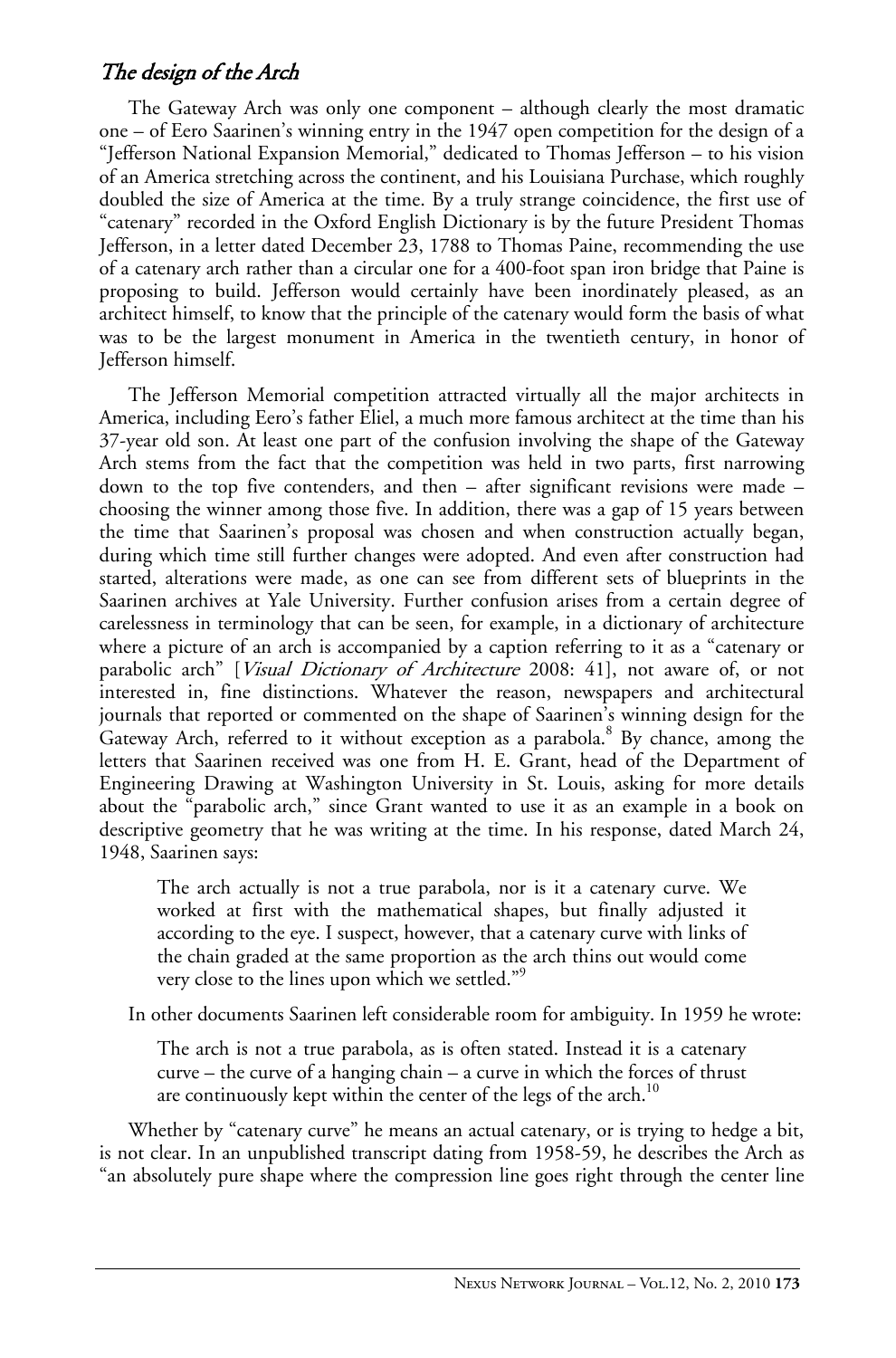of the structure directly to the ground. In other words, a perfect catenary" [Eero Saarinen 2006: 343].

If one consults the Wikipedia entry for "catenary" one finds – at least at the time of this writing (June 2009):

The Gateway Arch in Saint Louis … follows the form of an inverted catenary. … The exact formula

*y* = -127.7 ft · cosh (*x*/127.7 ft) + 757.7 ft

is displayed inside the arch.

The equation given is indeed that of a catenary, and it has the desired dimensions of 630 feet in both height and width, but it is not the equation that was used in the construction of the arch, and that appears on all the blueprints and specifications.<sup>11</sup>

At the Arch itself, a sheet provided by the National Park Service, under whose jurisdiction the monument falls, is headed "Equation for the catenary curve of the centroid of arch cross-section." Below that is the same equation that appears on the blueprints. We shall return to the equation shortly, but it is definitely not a catenary.

In 1983, an article entitled "Is It a Catenary? New questions about the shape of Saarinen's St. Louis Arch," appeared in an architectural journal [Crosbie 1983]. The author, Michael J. Crosbie, explained that despite widespread belief that the Gateway Arch is shaped like a catenary, it is not. Instead, it is a "weighted catenary," the form taken by a "weighted chain" in which the various links are of different weight, rather than all the same. In mathematical terms, it amounts to using a "flexible line" with a density that is variable rather than constant. It appears to be uniformly true that any description of the shape of the Gateway Arch that tries to be accurate will use the term "weighted catenary" or something similar.

We are now in a position to state precisely the mathematical questions that arise.

- 1. How much information is conveyed by the expression "weighted catenary"? More precisely, what range of curves may be obtained by suitable choice of a variable density?
- 2. What was the basis for the choice of the particular "weighted catenary" chosen by Saarinen? Was it primarily on esthetic or on structural/mathematical grounds?
- 3. The arch is designed so that its cross-sections are equilateral triangles. Again the question whether that choice was esthetic or structural.
- 4. The size of the cross-sections varies according to a precise formula, with the sides of the equilateral triangles growing from 17 feet at the apex to 54 feet at ground level. What determined those dimensions, and what is the significance of the specific formula used for the tapering? And once again, were those choices motivated by esthetic or mathematical considerations?

The answer to the first question can be formulated quite simply: the term "weighted catenary" conveys essentially no useful information; virtually any curve that one can picture as a possible candidate<sup>12</sup> for a weighted catenary can actually be reproduced by a suitably weighted chain.<sup>13</sup> Among those are, for example, a parabola and a circular arc, as well as the catenary-like curve of the actual arch. In all of those cases one can explicitly say how to distribute the weight so that the chain, or flexible line, will hang in exactly the desired shape. In other words, saying that the shape of the Gateway Arch is a weighted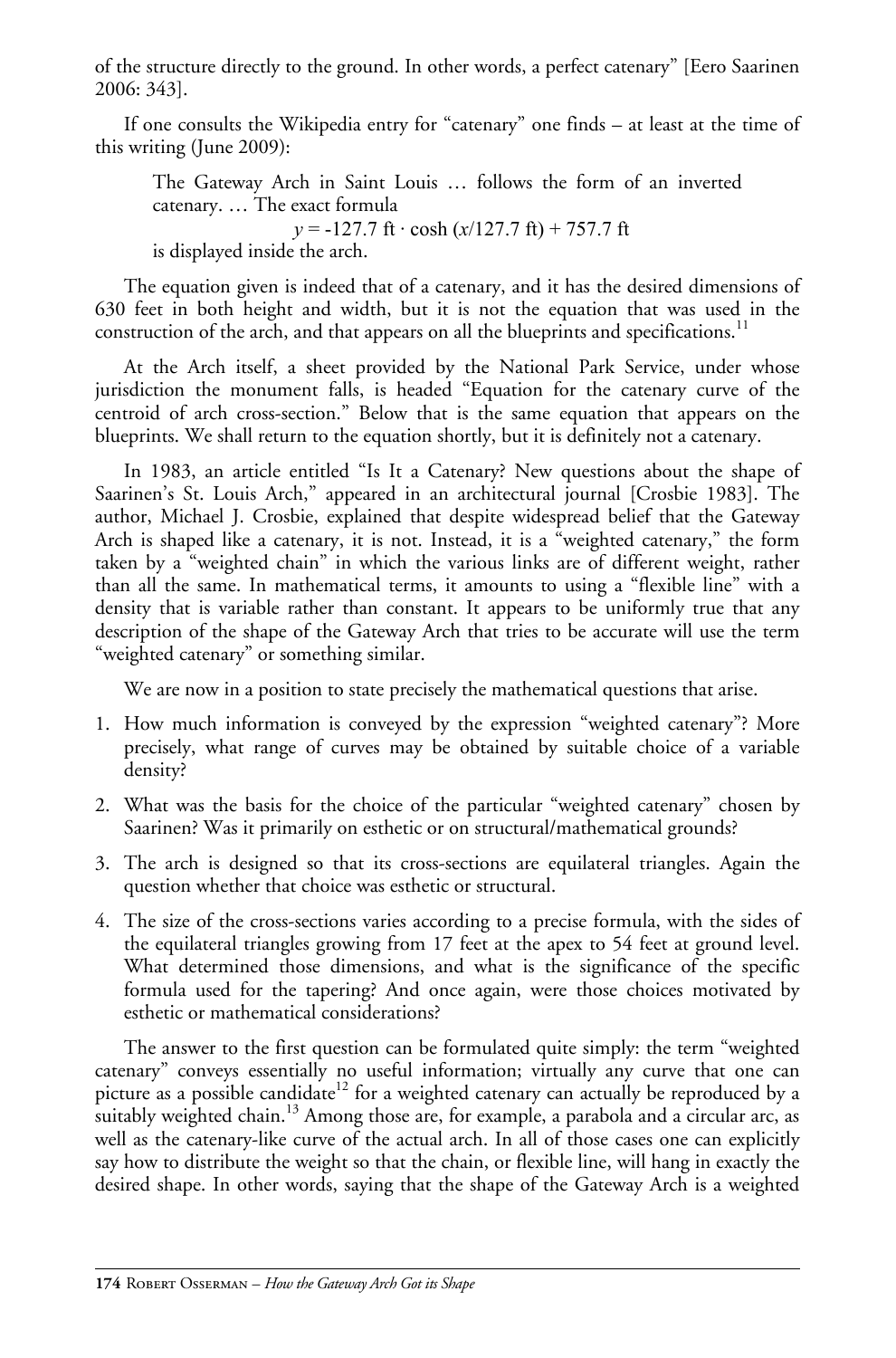catenary is technically correct, but essentially devoid of content. Furthermore, it is not descriptive, in that it says nothing about the actual shape of the Arch, but only about the method used to produce it.

On the other hand, there is a very simple description of the precise shape of the Arch. It is what we call a "flattened catenary" and consists simply of a catenary that has been shrunk uniformly in the vertical direction by a given amount. It will have a vertical axis of symmetry, just as the catenary does, and if we choose that axis to be the y-axis, then the equation of a flattened catenary takes the form

$$
y = A \cosh Bx + C,\tag{1}
$$

where  $A,B > 0$ . Note that if we take the catenary curve  $y = \cosh x$ , and scale it uniformly up or down in size, we get the equation  $By = \cosh Bx$ , while flattening it by a uniform compression in the vertical direction would give the equation  $y = D \cosh x$ , where

$$
0 \leq D \leq 1.
$$

In other words, equation (1) represents a catenary if and only if  $A = 1/B$ . The constant *C* corresponds simply to a translation in the vertical direction, and we if choose coordinates so that the vertex of the curve is at the origin, then  $C = -A$ . Putting all this together, we see that by setting  $D = AB$ , equation (1) takes the form

$$
y = D(1/B)(\cosh Bx - 1) \tag{2}
$$

so that equation (2) represents a catenary with vertex at the origin that has been flattened vertically by the factor *D*.

The centroid curve of the Gateway Arch is of exactly this form, where *A* and *B* are specified numerical constants:

$$
A = 68.7672, B = .0100333,
$$
 (3)

so that the flattening factor  $D$  is given by

$$
D = .69 \tag{4}
$$

In other words, the catenary is shrunk in the vertical direction by just under a third. The effect is to "round it out" somewhat more at the vertex. The *y*-coordinate in equation (2) for the Gateway Arch represents the vertical distance *down* from the vertex of the centroid curve. The numerical values given in (3) correspond to distances measured in feet.

It is worth noting that shrinking a curve in the vertical direction is exactly equivalent, up to uniform scaling, to expanding it uniformly in the horizontal direction – precisely what is often done to reformat a film done with one aspect ratio to fit it onto a wider screen with a different aspect ratio (fig. 7).

It is also important to observe that since the flattening degree *D* for the Arch given by (4) is a little over 2/3, and since the centroid curve of the Arch is intended to have an aspect ratio of approximately 1:1, ("approximate" because it is the outer silhouette of the Arch that is designed to have aspect ratio 1:1, and the same will not be true of the centroid curve, as we discuss more fully below,) we must start with a portion of the catenary having an aspect ratio of approximately 2:3 and either shrink it vertically by about 2/3, or stretch it horizontally by about 3/2 (fig. 8).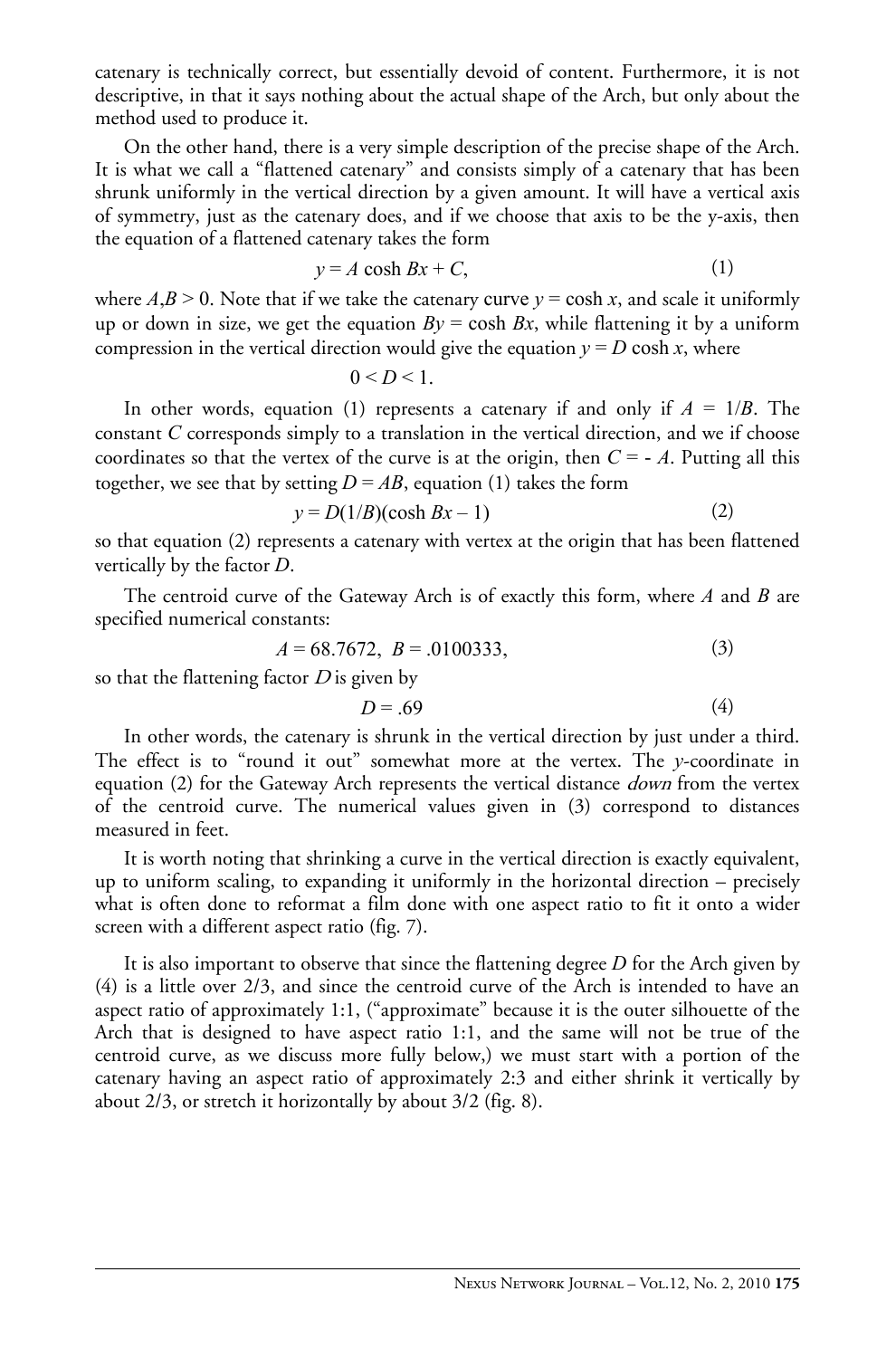

Fig. 7. Wide-screen Mona Lisa



Fig. 8. Re-formatting to obtain a 1:1 aspect ratio

It is ironic that Saarinen has been attacked from both sides, with some commentators criticizing the shape of the arch for being too purely mathematical to be taken seriously as a work of art, while others take him to task for not being "pure" enough. Michael Crosbie [1983] notes the fact that "the curve is not a perfect catenary," adding "— a pure form that would seem more attractive to Saarinen…". Hélène Lipstadt is more severe: "The purity is illusory and the explanation deceptive (if not deceitful), since he knowingly had his engineers calculate an impure, weighted catenary" (quoted in [Merkel 2005: 244, note 36]).

Clearly, a catenary is no higher on the scale of purity than, say, a parabola or a circular arc, which are "weighted catenaries." The equation for the parabola is perhaps the simplest of all equations for a curve, consisting as it does of a polynomial with a single (quadratic) term. A circular arc is one step more complicated, involving square roots, and hence, algebraic functions. The catenary, built out of exponential functions, which are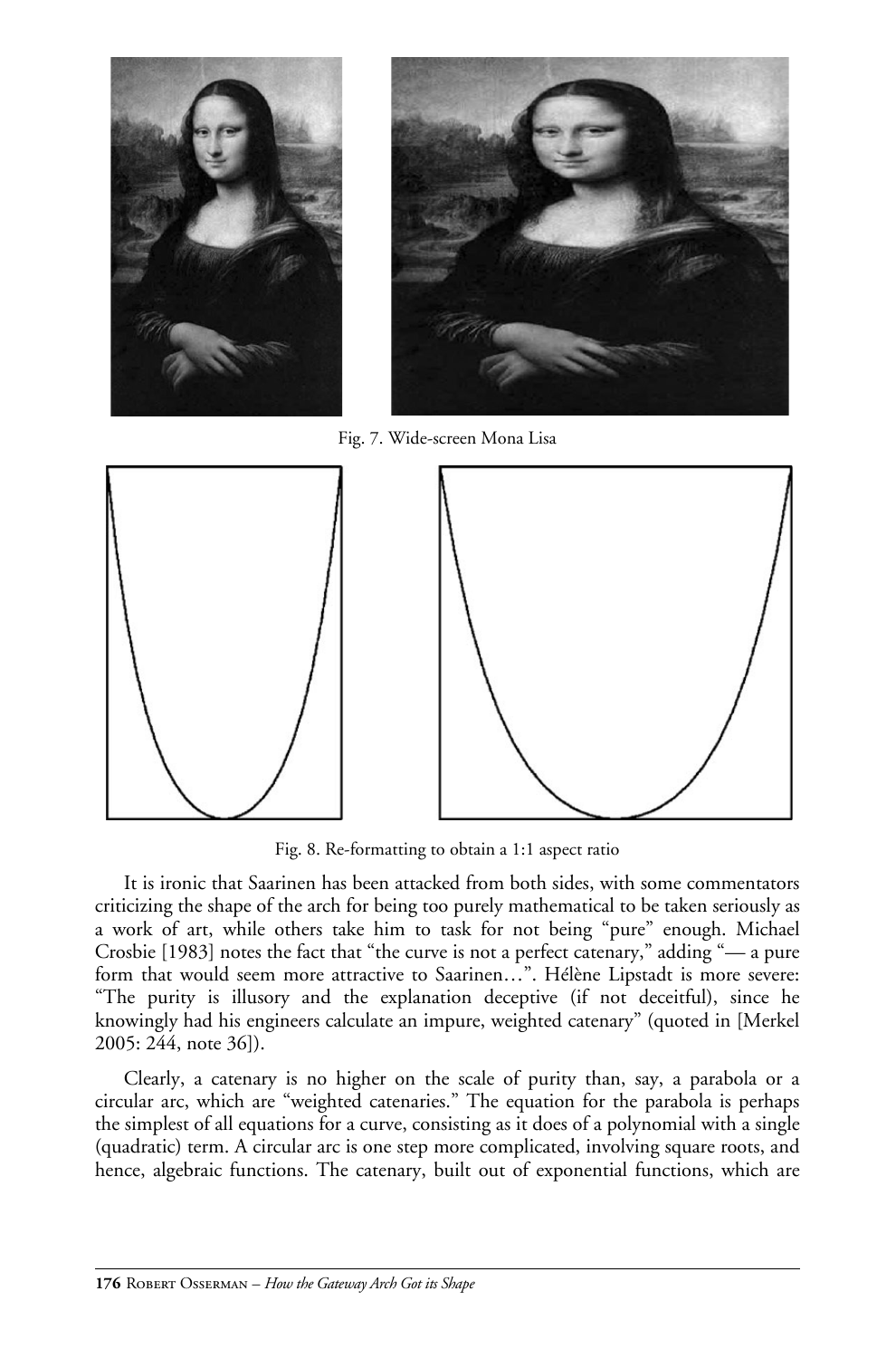not even algebraic, but so-called transcendental functions, would seem to lie relatively far afield in the domain of mathematical purity. Presumably what is meant by the criticism is that the equation Saarinen used as a basis for his arch, on the suggestion of Hannskarl Bandel, one of his engineers, suffers from being *almost*, but not quite, a catenary, involving the insertion of rather arbitrary-looking numerical constants.

To criticize Saarinen for not using a perfect catenary, however, is to miss the point of Hooke's original insight. The catenary is the shape one obtains using a uniform chain or "line" and is therefore the shape one wants for an arch of uniform thickness. For a relatively small arch, uniform thickness would not be unreasonable, but for the kind of monumental structure proposed by Saarinen for his Arch, it would be almost unthinkable, both on esthetic and structural grounds. One would naturally want the cross-section of the arch to be the least near the apex, where it has little or nothing to support and where any additional weight adds to the strength requirements of everything below. Conversely, the parts of the arch closest to the ground have the most weight to support, and would naturally have the largest cross-sectional size. As a consequence, the correct shape would not be the mirror image of a uniform chain, but of a correspondingly weighted chain, as Saarinen points out in the quotation given above. That principle was clearly understood early on. A famous illustration from 1748 in a report by Giovanni Poleni on the cracks in the dome of St. Peter's shows a cross-section of the dome, together with the shape of a hanging chain that was weighted proportionally to the loads of the corresponding sections. Poleni used the result to deduce that the structure was basically sound, despite the cracks that had appeared [Heyman 1999: 38- 39].

In short, a "pure catenary" is the ideal shape for an arch of uniform thickness, and a flattened catenary is the ideal shape for an arch that is tapered in a certain precise (and elementary) manner. In the case of a weighted chain, we may express the amount of weighting by a density function  $\rho(s)$ , where the weight of any arc of the chain is the integral of  $\rho(s)$  with respect to arclength *s* over that arc. One can show (see [Osserman] 2010] that a given flattened catenary of the form  $y = f(x) = A \cosh Bx + C$  is obtained from a density function *ȡ* which, when expressed in terms of *x*, takes the form

$$
\rho(s(x)) = (ay+b)/(ds/dx) = (af(x) + b)/\sqrt{(1 + (f'(x))^2)},
$$

where the coefficients *a* and *b* are determined by the coefficients *A*, *B*, and *C* of  $f(x)$ , up to an arbitrary multiple (since multiplying the density by an arbitrary positive constant just changes the total weight, but not the shape of a hanging chain.) What this means physically is that the weight of any portion of the chain lying over a segment of the *x*axis, given by  $\int \rho(s) ds$ , is equal to  $\int (ay+b) dx$  over the given *x*-interval.

That brings us to the answer to our fourth question: how the shape of the Arch – which is to say, the shape of its centroid curve – is related to the degree of tapering.

As we have noted, the centroid curve of the Gateway Arch is a flattened catenary whose equation is of the form (1), where the *x*-axis is horizontal, the origin is at the vertex, or highest point of the curve, and *y* represents the distance down from the vertex. We denote by *h* the height of the curve, and by *w* its width. The fact that *y*=0 when *x*=0 translates to the condition  $C = -A$ , so that the equation takes the form

$$
y = A \left(\cosh Bx - 1\right). \tag{5}
$$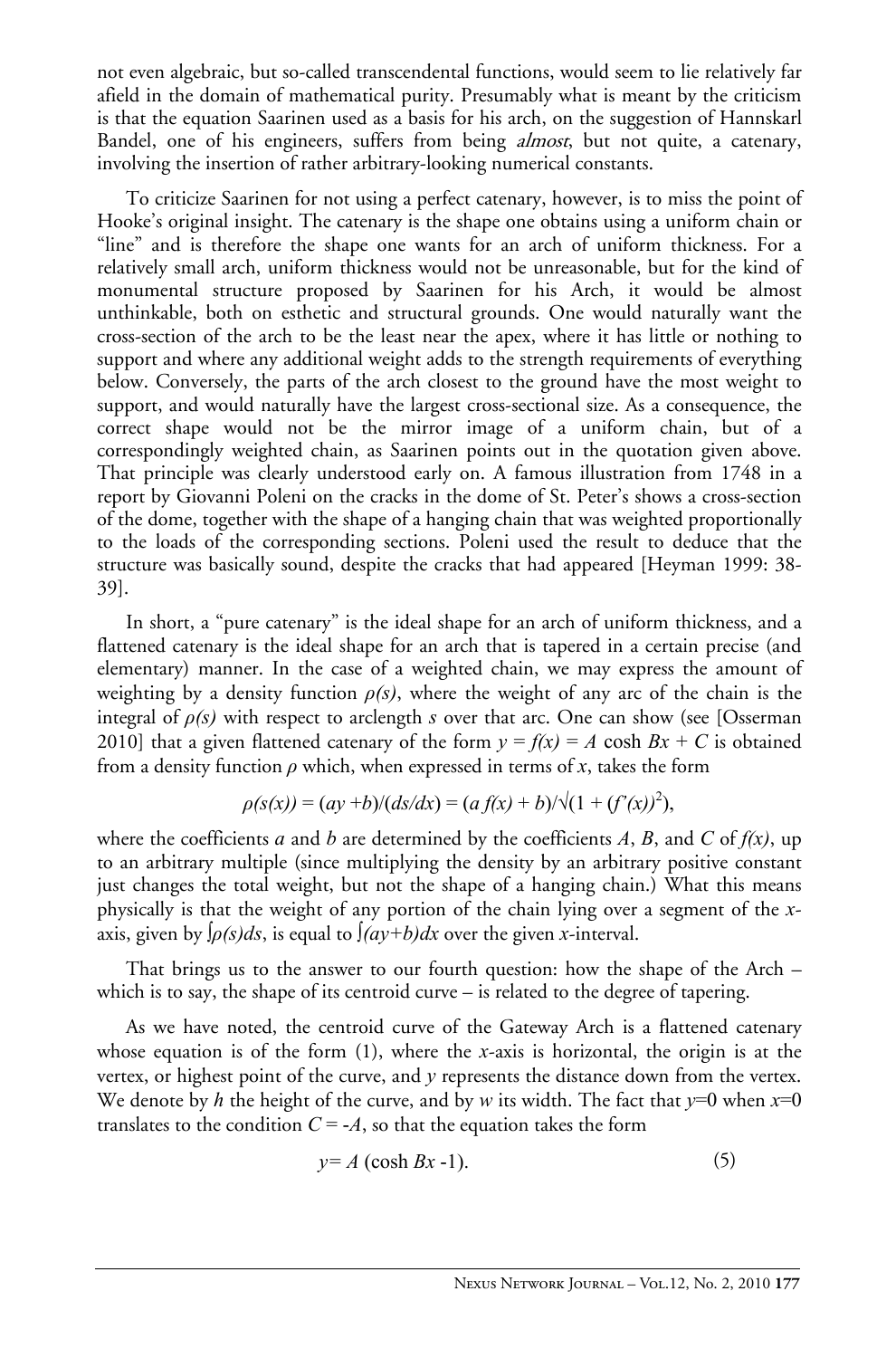Then the fact that  $y = h$  when  $x = \pm w/2$  implies

$$
h = A(\cosh Bw/2 - 1). \tag{6}
$$

If we introduce the notation

$$
R = \cosh Bw/2
$$
,

then equation (6) becomes

$$
A = h/(R-1) \tag{7}
$$

while from the definition of R,

$$
B = (2/w)\cosh^{-1} R . \tag{8}
$$

The coefficients *A*, *B* that enter into the equation for the centroid curve given on the blueprints and all the official documents for the Gateway Arch have exactly this form (fig. 9).



Fig. 9. Official equations for the Arch. Source: http://www.nps.gov/jeff/planyourvisit/mathematical-equation.htm

We see that their somewhat strange appearance arises simply from the condition that the curve pass through the points  $(0,0)$  and  $(w/2, h)$ . The only question is the value of the constant *R*. By its definition, we have  $R > 1$ , and conversely, if we choose an arbitrary number  $R > 1$ , then equation (5) with coefficients defined by (7) and (8) represents a flattened catenary passing through the given points. We find further that the degree of flattening *D* of the curve is given by

$$
D = AB = (h/w)(2 \cosh^{-1} R) / (R-1)
$$
 (9)

Or, equivalently,

$$
D = (1/r)(2 \cosh^{-1} R) / (R-1)
$$
 (10)

where we have denoted by *r* the aspect ratio of the centroid curve,

$$
r = w/h \tag{11}
$$

In other words, the flattening coefficient *D* is completely determined by the desired aspect ratio *r* and the – so far – arbitrary constant *R*.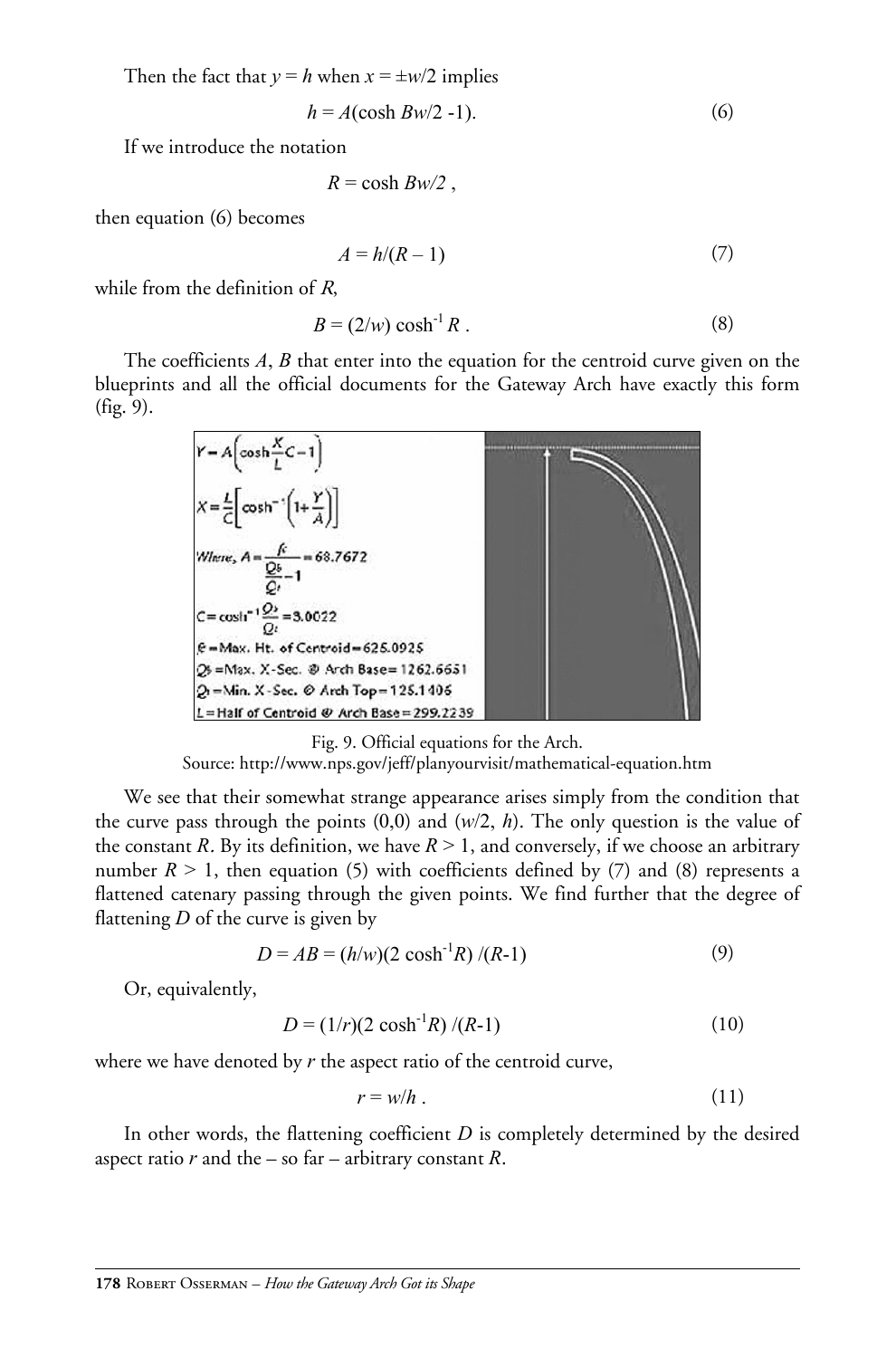We are finally in a position to spell out precisely the relation between the shape of the Arch and the basic geometric decisions that were made. In particular we see that the complicated-looking values of the coefficients *A* and *B* in the equation of the Arch are direct consequences of a few simple choices. Those choices are:

- (i) the centroid curve be a flattened catenary;
- (ii) the orthogonal sections be equilateral triangles with one vertex pointing inward;
- (iii) the triangles at the top and the bottom be 17 and 54 feet on a side respectively;
- (iv) the overall height and width each be 630 feet;
- (v) the constant R in equations (7) and (8) be given by  $R = Q_b/Q_v$ , where  $Q_b$  is the cross-sectional area of the triangle at the base, and  $Q_{\rm v}$  the corresponding area at the top.

From (ii) and (iii) it follows that the cross-sectional areas at the vertex and the base are

$$
Q_v = 125.1406, \quad Q_b = 1262.6651,\tag{12}
$$

so that according to (v), the value of  $R$  is a little over 10. Also from (ii) and (iii) we can calculate the height *h* and width *w* of the centroid curve needed to make the outside dimensions of the arch satisfy (iv), and they in turn determine the aspect ratio *r*. Inserting all these quantities into the equations (7), (8), and (9), gives the numerical values of the coefficients *A* and *B* that we noted earlier, as well as the degree *D* of flattening of the curve.

The one remaining choice that must be made is a formula for the tapering from top to bottom of the Arch. The decision there was to make the cross-sectional area *Q* (*x,y*) at the point  $(x,y)$  of the centroid curve a linear function of  $y$ , interpolating between the given values (12) at the top and bottom. In other words,

(vi) 
$$
Q(x,y) = Q_v + (Q_b - Q_v) y/h
$$
.

Conditions  $(i) - (vi)$  together provide a complete mathematical description of the basic design of the Gateway Arch. Its actual construction, with an outside skin consisting of flat stainless steel plates, requires dividing this basic shape into sections, $14$  each bounded by a pair of equilateral triangles, and replacing the curved surface defined by the equations by three flat pieces.<sup>15</sup> The result is also completely defined mathematically, but is an artifact of construction, intended to so closely approximate the curved surface that one is not even aware, for example, that the inner curve of the Arch, its intrados, is not a smooth curve, but a polygonal one. That is indeed the case, and we limit our discussion here to the curved surface of the Arch that underlies the construction.

What remains to answer is whether the choice of the shape itself was dictated largely by structural or by esthetic considerations. When this question was put to Bruce Detmers, who worked with Saarinen on the Arch, his answer was unequivocal: Saarinen's choice was purely esthetic. According to Detmers, Saarinen worked with a large variety of shapes, many of them made on the elaborated Hooke principle, by hanging a weighted chain, or a piece of rubber cut out with a varying width to gain the same effect. The resulting shapes were then used, upside down, to make sizeable models of the arch, and Saarinen would examine the models from all angles. He ended up rejecting them all, as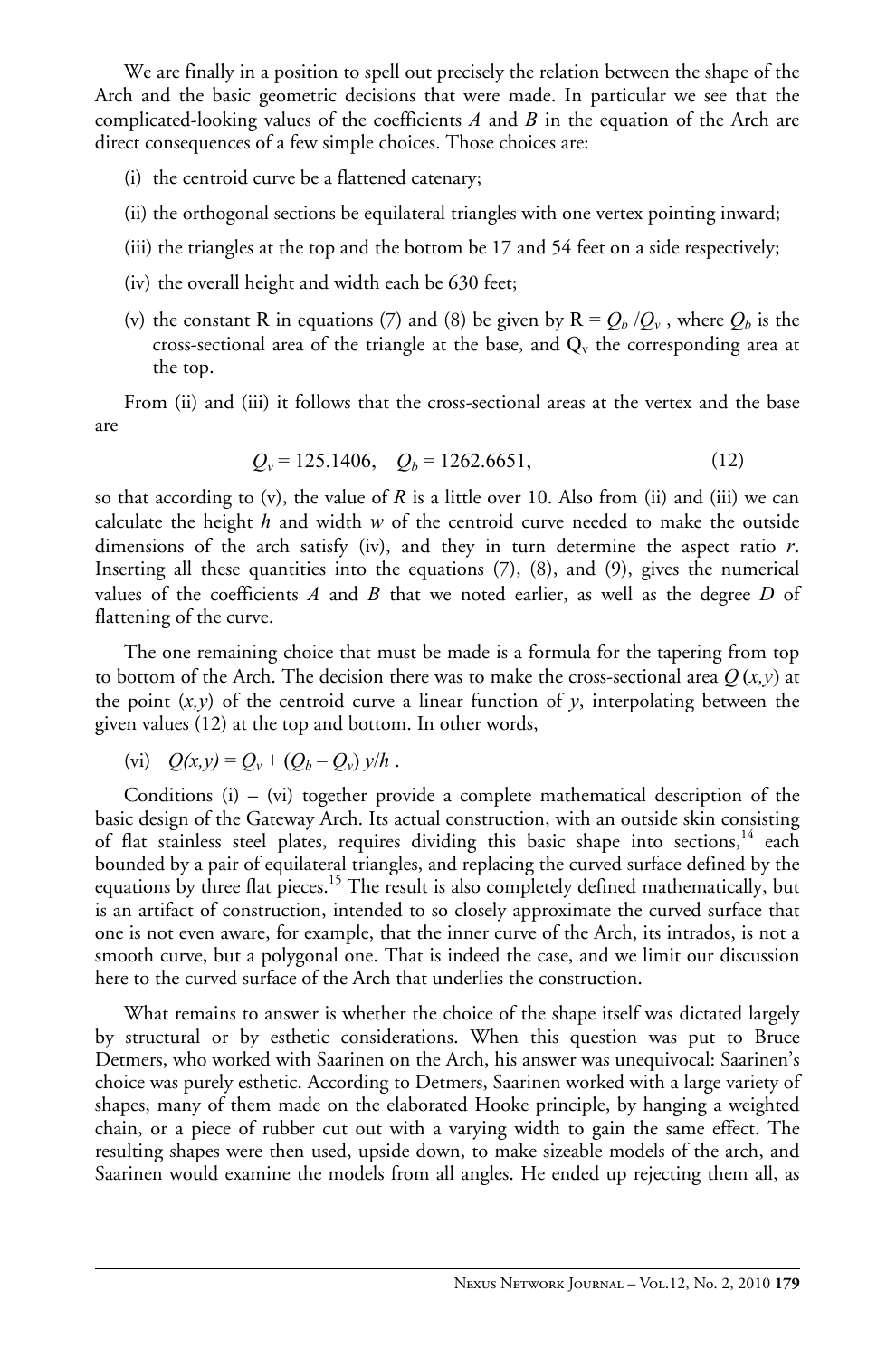either too flat or too pointed, or otherwise unappealing. He then turned to the engineer Hannskarl Bandel for further ideas, and it was Bandel who suggested the shape that Saarinen found to his liking and that was the one actually used for the design of the Arch. (As a parenthetical note, the key role of the engineers throughout the process, from design to completion, is all-too-often forgotten in accounts of the Arch and its construction.)

The question that arises, if one accepts that Saarinen chose the shape of the Arch on purely esthetic grounds, is "What role, if any, was played by mathematics?"

Bruce Detmers notes two such roles. First, mathematics was critical as a means of communication. It is one thing to draw a shape and to make models that are 10 or 12 feet high, but if one arrives at a pleasing design, then it is still necessary to convert that design into specific instructions to provide those who must manufacture and assemble the parts. There is no obvious way to make the transition from a sketch or a model that must be scaled up by several orders of magnitude and described with absolute precision in order to arrive at the full-sized structure. But as soon as the shape is defined by a mathematical equation, one may build it on any scale that the available materials and methods will allow.

Second, Detmers also alluded to Saarinen's predilection for perfect geometric shapes like a square or a circle. In the case of the Arch, as we have already noted, he decided that he would like its proportions to be such that it could be exactly inscribed in a square.

An additional, and crucial role of mathematics was to calculate the ideal shape of the fully three-dimensional structure whose central curve had the form decided on. That comes down to a process that is the reverse of starting with a hanging chain and adopting the form it takes in order to build an arch. Here one starts with a desirable shape, and has to determine the degree of tapering that would be structurally ideal to go with that shape. But as we have noted, to virtually any shape defined by a mathematical equation, one can assign a weighting that will produce exactly that shape.

The history of the particular equation suggested by Bandel for the Arch goes back to the mid-nineteenth century. It arose in trying to determine the ideal shape for an arch that supports an earth bridge – a bridge formed by simply piling up dirt above the supporting arch to make a flat road surface. The steepness of the arch at each point should be determined by the balance of the horizontal and vertical forces at the point; the horizontal force is just transmitted along the arch and is unchanged from point to point, while the vertical force results from the weight of the column of dirt directly above the point, and is therefore proportional to the height of the road above that point on the arch. From that one can show that the ideal shape must be a flattened catenary (see, for example [Heyman 1982: 48-49]).

In the case of the Gateway Arch, it does not support any other structure. However, the effect of the tapering is that the weight being supported by each cross-section increases steadily as one moves from the top to the bottom of the arch, just as it does for an earth bridge. What emerges then is a simple answer to our second and fourth questions regarding the shape of the Arch and the amount of tapering: the two are inextricably entwined, as are the esthetic and structural decisions that have to be made.

The reality is that far more comes into play than these basic considerations. In any project of the magnitude of the Gateway Arch, economic and political factors are inevitably going to be involved. One striking example is the appearance of the George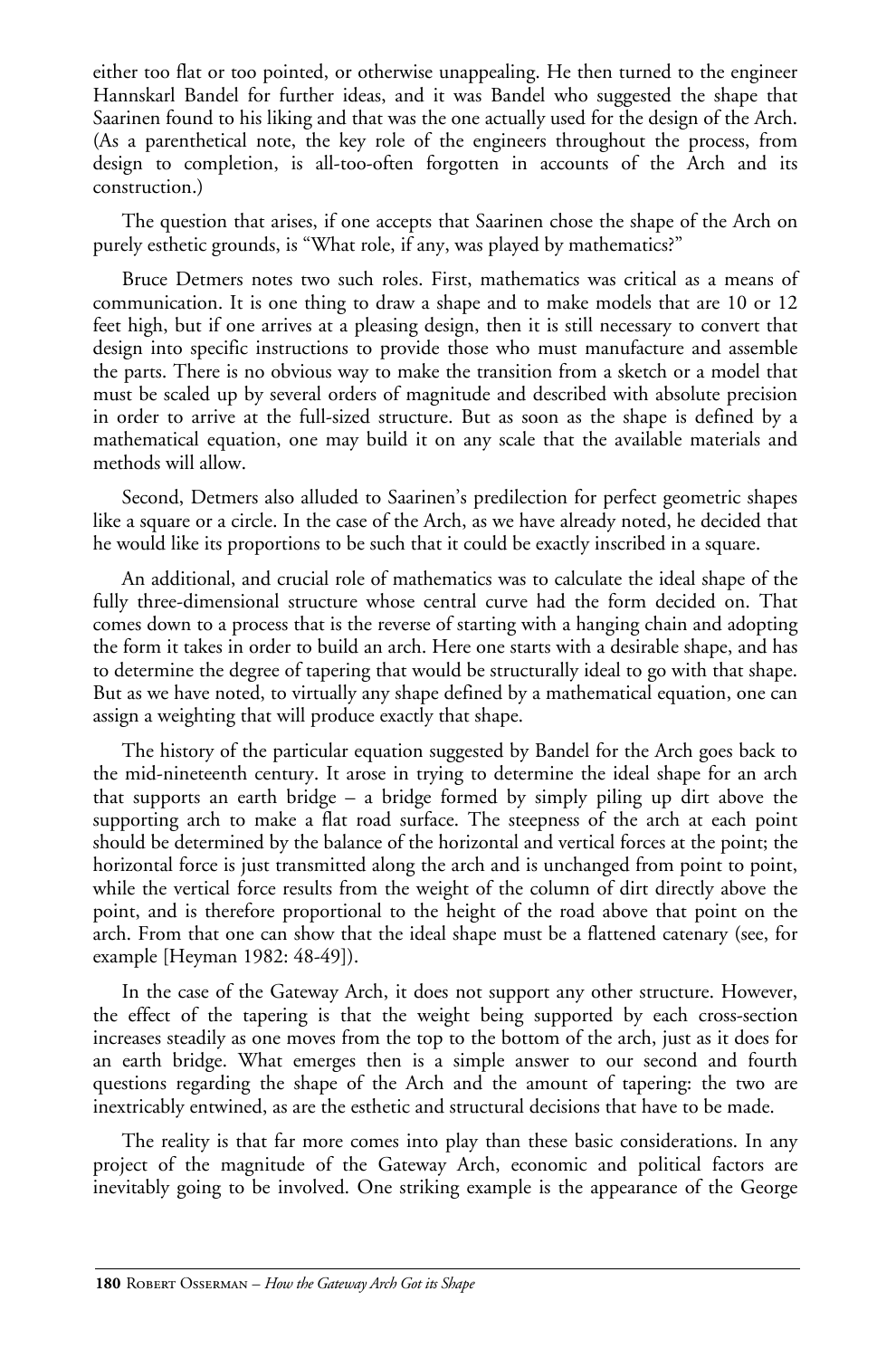Washington Bridge, with its two silvery towers of interlaced steel girders. According to the original design, those towers were to be covered in stone in the manner of the bridge's famous forerunner, the Brooklyn Bridge, and the steel framework one now sees were to be the invisible support. However, the money for the project ran out, and generations of New Yorkers, along with millions of out-of-town visitors, have engraved in their minds a very different-looking bridge than the one envisaged by its designers. The Eads Bridge across the Mississippi that now forms a backdrop to the Gateway Arch was as dramatic for its time as the George Washington Bridge across the Hudson several generations later. In both cases, the length of the bridges and the size of the river spanned broke new ground, and in both cases the bridges linked two adjacent states. In the case of the Eads Bridge, connecting Missouri to Illinois, powerful political factors entered in, affecting the final design of the bridge.<sup>16</sup>

Even on the structural level, many factors must be considered beyond the ideal shape for supporting the weight of the Arch itself. There are many forces besides gravity that must be taken into account, including those arising from potential gale-force winds, from earthquakes, and from uneven expansion and contraction as the sun heats up certain parts more than others. In addition, one must assure that the Arch is not susceptible to vibrations at certain resonant frequencies that might lead to structural failure, as happened in the famous case of the Tacoma Narrows Bridge.

Finally, there are many additional decisions that must be made, where esthetic and structural decisions are intermingled. For the overall effect, the most important was undoubtedly the choice of stainless steel for the outer surface, reflecting blue skies and clouds during the day, shining brilliantly against a dark sky when lit up at night. And right down to important details, such as the choice of whether to "brush" the steel horizontally or vertically, and what method to use for attaching adjoining steel plates.

That leaves us with one remaining question to be answered – question 3 about the choice of a triangular cross-section. The answer forms part of the subject of our final section.

#### Some controversial aspects of the Gateway Arch

No project as monumental as the construction of the Gateway Arch is apt to come to completion without arousing serious controversy. At the least, there are always matters of taste and a ready chorus of critics whose job it is to criticize. In the particular case of the Arch, there were four flags raised against Saarinen that are worthy of note.

The first was raised at the very outset, during the original competition: "What good is it?" A great deal of (public) money is to be spent on a structure with no "purpose" other than merely symbolic. (That is a criticism familiar to most mathematicians who engage in and teach "pure" mathematics, often with no practical applications in sight.)

It should be said that the Gateway Arch was designed with the express purpose of putting St. Louis back on the map after a long period of decline from its nineteenthcentury glory as the second largest port in America and the "Gateway to the West." In that capacity, it has been wildly successful, attracting millions of visitors each year, and joining the Washington Monument and the Eiffel tower as among the most widely known symbols of their kind.

The unqualified success of the Arch, both symbolic and practical, as a draw of both attention and visitors to St. Louis, has pretty well answered this objection. Beyond that,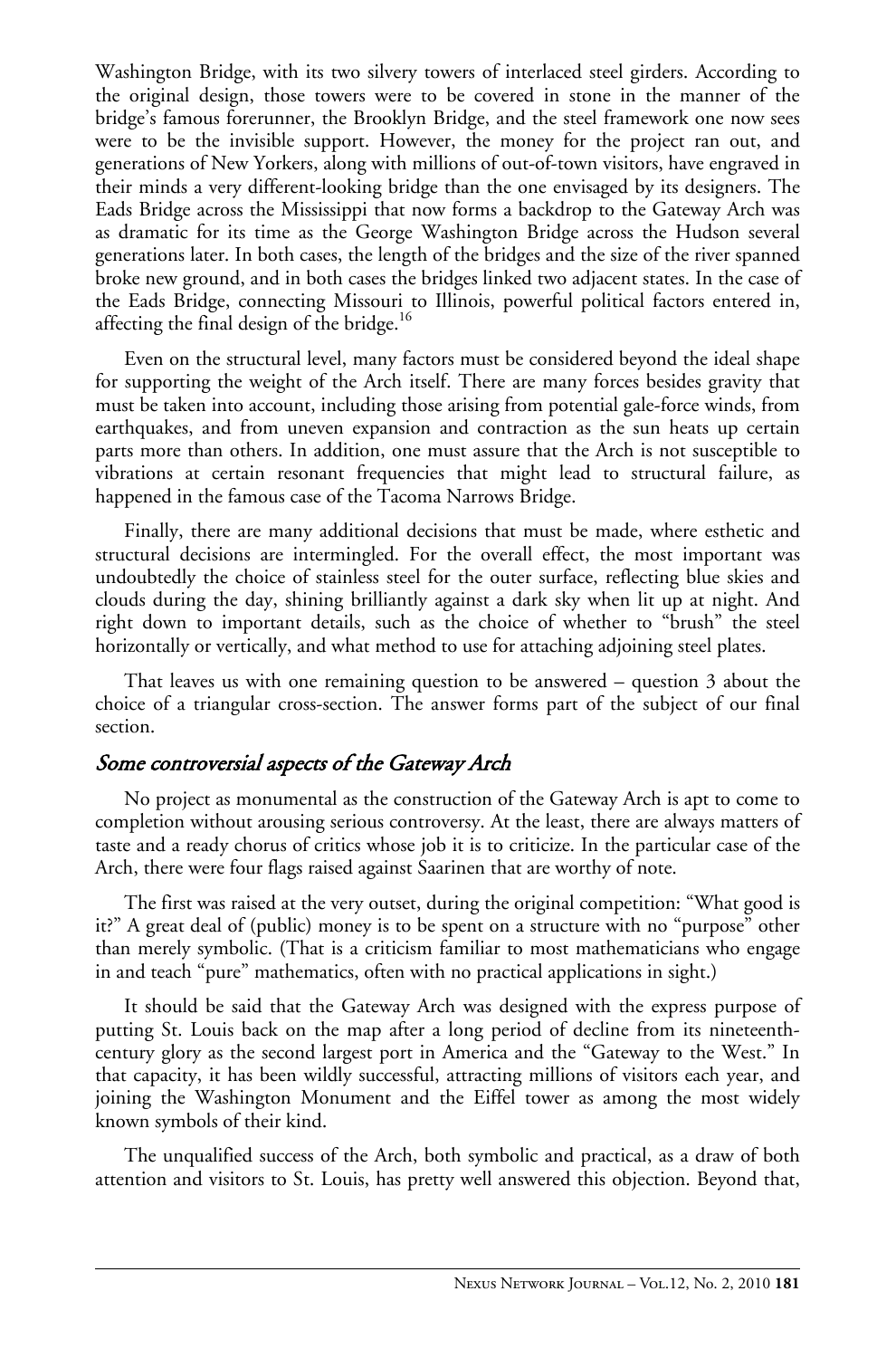many are struck by the beauty of the shape, and the issue then turns on the value of a piece of art or architecture that is admired and gives pleasure of a purely esthetic kind.

The second controversy arose during the construction of the Arch, when serious worries were expressed about its potential to fail and to collapse in what would have been a major catastrophe. That conflict and its resolution have been beautifully described by one of the principal figures involved, George Hartzog.<sup>17</sup>

The third regards our question about the choice of a triangular cross-section. Saarinen's original design for the Arch had a quadrilateral cross-section. Between the first and second phase of the competition, one of his colleagues, the sculptor Carl Milles, suggested that a triangular cross-section would be more attractive. Saarinen liked the idea and adopted it in his final designs, but he failed to publicly credit Milles with the suggestion, a failure that caused many hard feelings and much anger.<sup>18</sup>

The fourth controversy, and most interesting from many points of view, arose shortly after the proposal submitted by Saarinen and his team of co-workers was awarded the commission to build the monument. An article in the New York Herald Tribune displayed side-by-side pictures of the design submitted by Saarinen and a poster for an International Exposition that was planned for 1942 in Rome. The headline was "St. Louis Arch For Memorial Called Fascist." In fact, the Rome exposition was explicitly billed as commemorating the twentieth anniversary of Fascism in Italy, and Mussolini's "March on Rome" in 1922. The poster features an arch designed by the Italian architect Adalberto Libera that appears to be on much the same scale as that envisaged by Saarinen, and seems to resemble it strongly in shape. Saarinen vehemently denied knowing anything about the earlier proposed arch, which in fact was never built, due at least in part to the advent of World War II. He further noted that a "simple form, based on the natural laws of mathematics," could no more be co-opted by a political movement than the Washington Monument could be faulted for the fact that its design is that of ancient Egyptian obelisks that were built by slaves.

Ironically, Saarinen's defense – that the form of his Arch was a standard one that could well have been used by anybody – has the effect of diminishing the originality of his design. On the other hand, it provides fairly convincing evidence that he knew nothing about the earlier design. The resemblance on the poster turns out to be purely an artifact of the particular angle at which the Libera Arch is depicted. The actual plans submitted by Libera show that his proposal was for a strictly semi-circular arch, with no resemblance to Saarinen's, other than the overall similar scale, and of course the fact that both arrived at the same idea of a monumental arch as a symbolic gateway – in Libera's case, to the proposed Exposition and the associated newly rebuilt area of Rome, still known as EUR: Esposizione Universale Roma – and for Saarinen, to the broad Western expanse of America across the Mississippi River.

An additional irony is that when Saarinen's design acquired renown after he won the competition, Libera accused him of plagiarism, whereas Libera had himself been similarly charged, because another team of Italian architects had suggested much the same design for an entry arch to the EUR somewhat earlier than Libera.

The final irony is that even if World War II had not intervened, it is not clear that Libera's arch would have been built, or that if built, it would have been able to resist collapse. In fact, a semi-circle is far from an ideal shape for a monumental arch. Serious doubts were expressed at the time. Some of those doubts concerned the choice of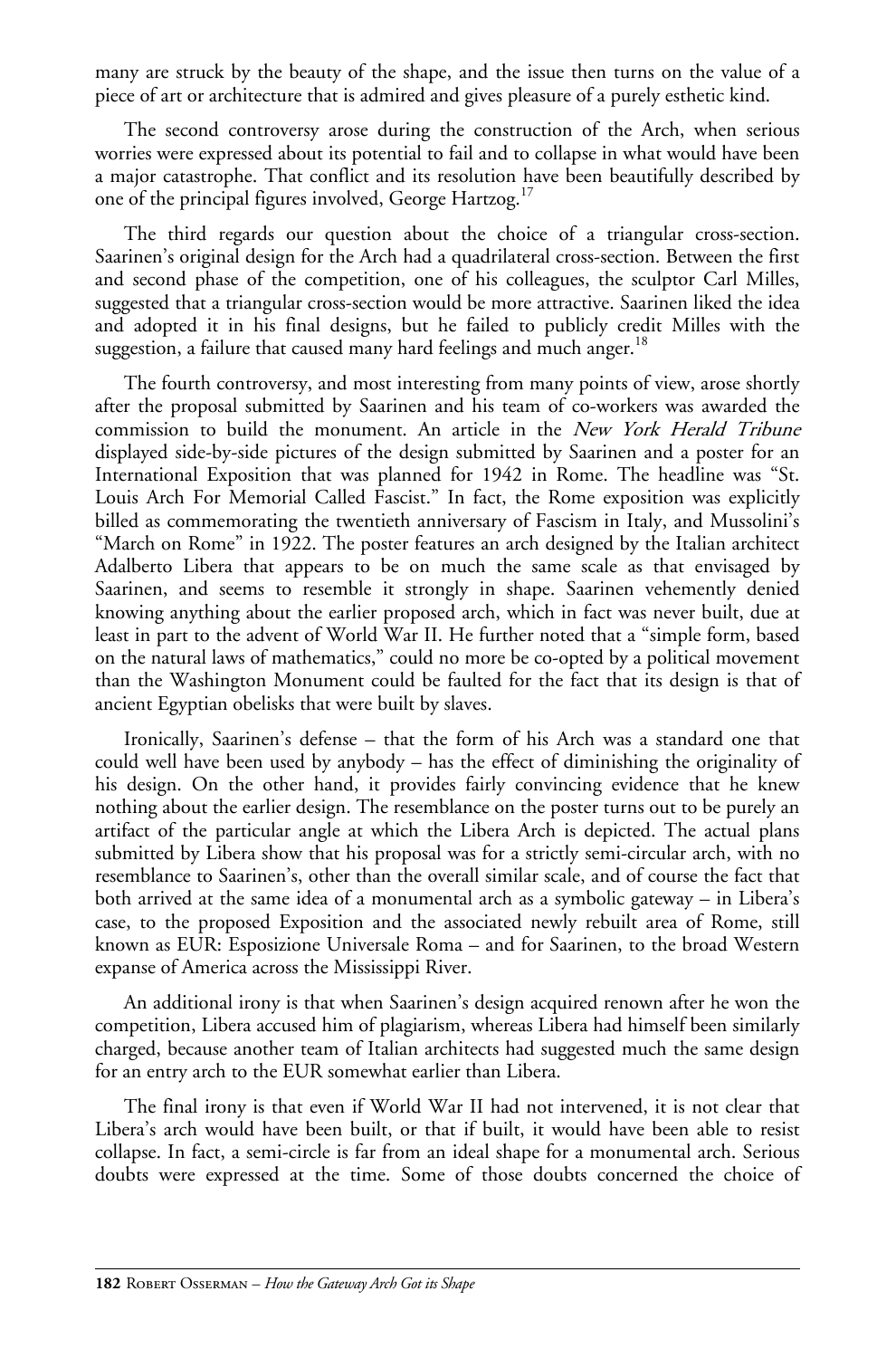materials and structural details of Libera's proposal. Others are intimately connected with Robert Hooke's original insight connecting the shape of an arch with that of a hanging chain. As we noted earlier, one consequence, put to use immediately by Christopher Wren, is that one wants the base of the arch to hit the ground at some angle, and not vertically, as is the case of a semi-circle. The larger the size of the arch, the more vital such considerations become. That is true for an arch of uniform thickness and the corresponding chain of uniform weight. But it is equally true for a weighted chain of any sort.

We have also noted earlier that although it may seem completely counter-intuitive, it is possible to weight a chain in such a manner that it will hang in the form of a perfect circular arc, provided only that it is less than a full semi-circle. That weighting will in turn indicate the ideal tapering of the arch for maximum structural stability. However, Libera's original specifications for his proposed arch give no indication that he was aware of the mathematics needed to determine the correct weighting or degree of tapering.<sup>19</sup>

### Concluding remarks

The paintings and the book by Jasper Johns devoted to catenaries [2005] make it clear that the shape of a hanging chain evokes an esthetic response quite apart from any attempt to analyze that shape by mathematical means.

In the case of architecture, the need to combine esthetic values with mathematical and structural principles is one that dates back to antiquity, and is certainly apparent in the surviving Greek temples. In some cases, mathematics and esthetics were viewed as interchangeable. As is apparent from our discussion here, in the case of the Gateway Arch they are, if not equivalent, then at least inextricable. It is clear from his letters and his various explanations, that Saarinen was aware at a very early stage that the structural requirement for maximal stability translated into keeping the line of thrust aligned as nearly as possible with the slope of the Arch, which in turn determined the relevant shape. Having begun with that principle, and tried out the resultant shape, he turned it around, modified the pure catenary shape "according to the eye," and then left it to his (superb) engineering team to apply the mathematical principles that would produce the desired shape and satisfy the structural needs.

Viewed more broadly, the role of the architect is one that has provoked a surprisingly wide range of responses. At one extreme, there is the assessment reported in the book Brunelleschi's Dome by Ross King [2000: 157-158], that both ancient and medieval authors "assigned architecture a low place in human achievement, regarding it as an occupation unfit for an educated man." He cites both Cicero and Seneca in support of that view. At the other extreme, we have the view that "it is hardly surprising that, for the ancients, the image of the architect has demiurgic connotations" [Benvenuto 1991: Introduction, xix]. The author, Edoardo Benvenuto, goes on to say:

In a famous dialogue of Paul Valéry<sup>20</sup> this "nearly divine" aspect is expressed in the following words of Phaedro to Socrates when speaking of his friend the architect Eupalinos:<sup>21</sup> "How marvelous, when he spoke to the workmen! There was no trace of his difficult nightly meditation. He just gave them orders and numbers.

(To which Socrates responds, "God does just that".)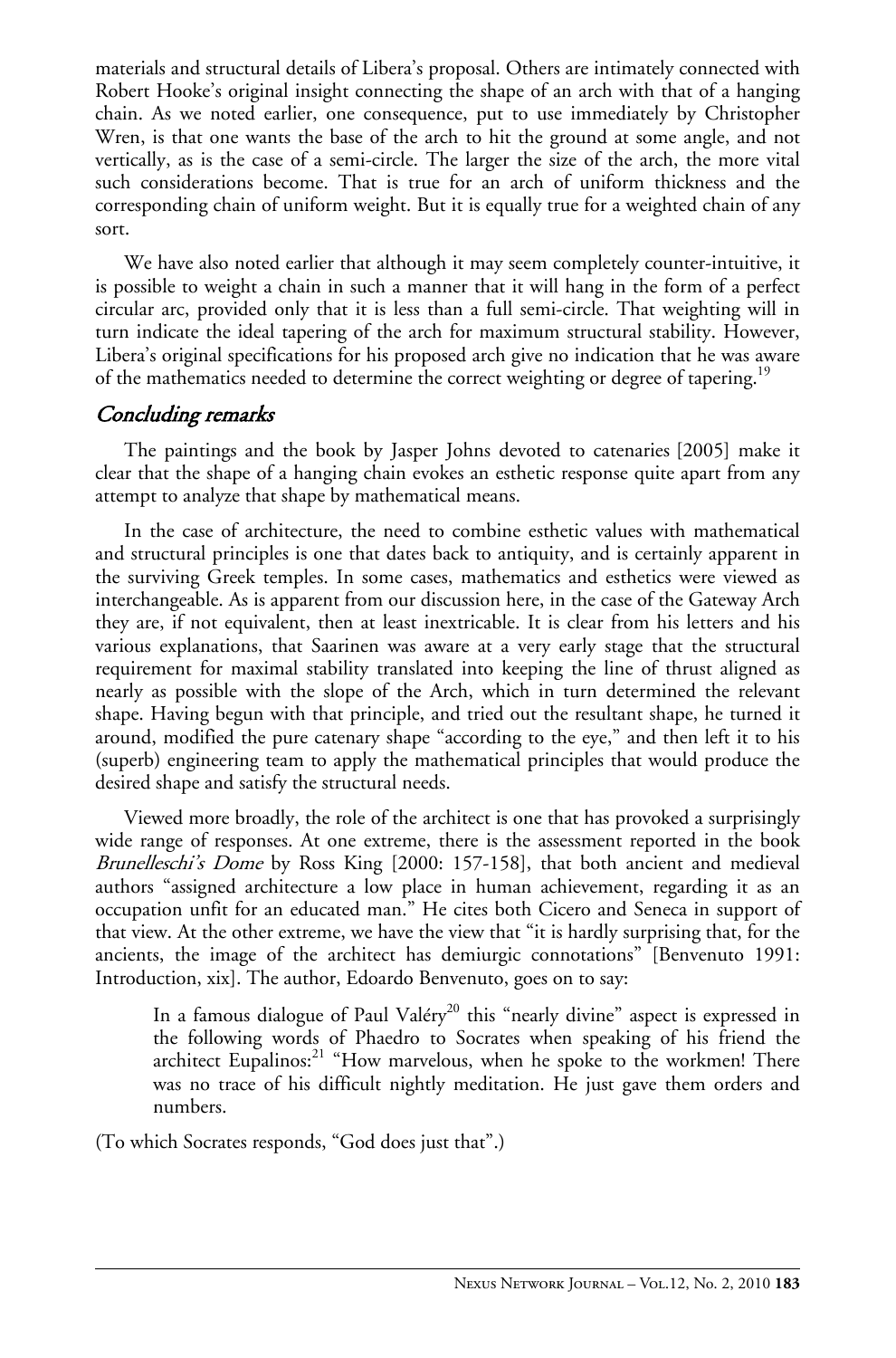A twentieth-century version of this story is reported by Bruce Detmers, whose duties as a young architect working with Saarinen on the Gateway Arch included long hours spent translating the engineers' formulas for Saarinen's Arch into long columns of numbers generated, in the absence of a modern computer, on an old Marchand calculator borrowed from the accounting department. These numbers were then passed on to those responsible for manufacturing the various components needed in the construction of the Arch.

Detmers recounts one incident that may resonate as a distant echo of Phaedro and Eupalinos. He was working away at two or three o'clock in the morning, when Saarinen wandered in, and asked what he was doing. When Detmers explained, Saarinen's laconic response was, "Keep going."

#### Additional remarks and open questions

We elaborate here on some of the points noted briefly in our earlier paper [2010], and conclude with some remaining questions.

1. It is often noted that viewers of the Gateway Arch tend very strongly to see it as being taller than wide, despite the fact that its height and width are both exactly equal at 630 feet. This effect is generally described as an optical illusion. But is it, in fact, an illusion?

While it is true that the *outside* curve, or extrados, is the same width as height, one's eye is as likely to fix on the inside curve, or intrados, or on something in between. In those cases, the curve one sees, or extrapolates, is in fact considerably taller than wide. The reason is simply that the arch is much thinner at the top than at the base, and that even further, the base width gets subtracted off twice between the outer and inner curves. In precise numerical terms, the inner curve is 615.3 feet high and 536.1 feet wide, so that the height is 15% greater than the width. It is likely the case that the impression of the Arch being taller than wide is partly due to this fact and partly a true optical illusion.<sup>22</sup>

2. It is clear that Saarinen was aware of Hooke's dictum relating the shape of a standing arch to that of a hanging chain, and that the goal was to build an arch where the direction of the line of thrust at each stage of the arch is as near as possible to the slope of the arch itself. He was further aware that the principle applied whether the chain was uniform or variable, forming a "weighted chain." In choosing the shape of a flattened catenary, rather than a pure catenary, he was able to satisfy two distinct desires simultaneously – first, to arrive at a shape more pleasing esthetically to him, since is was more rounded at the top, and second, to have the corresponding arch satisfy the structural needs of greater thickness and strength toward the bottom, while thinner and more slender near the top. If one compares both the pure and the flattened catenaries with a parabola, one sees that the parabola is even pointier at the top than the catenary (fig. 10).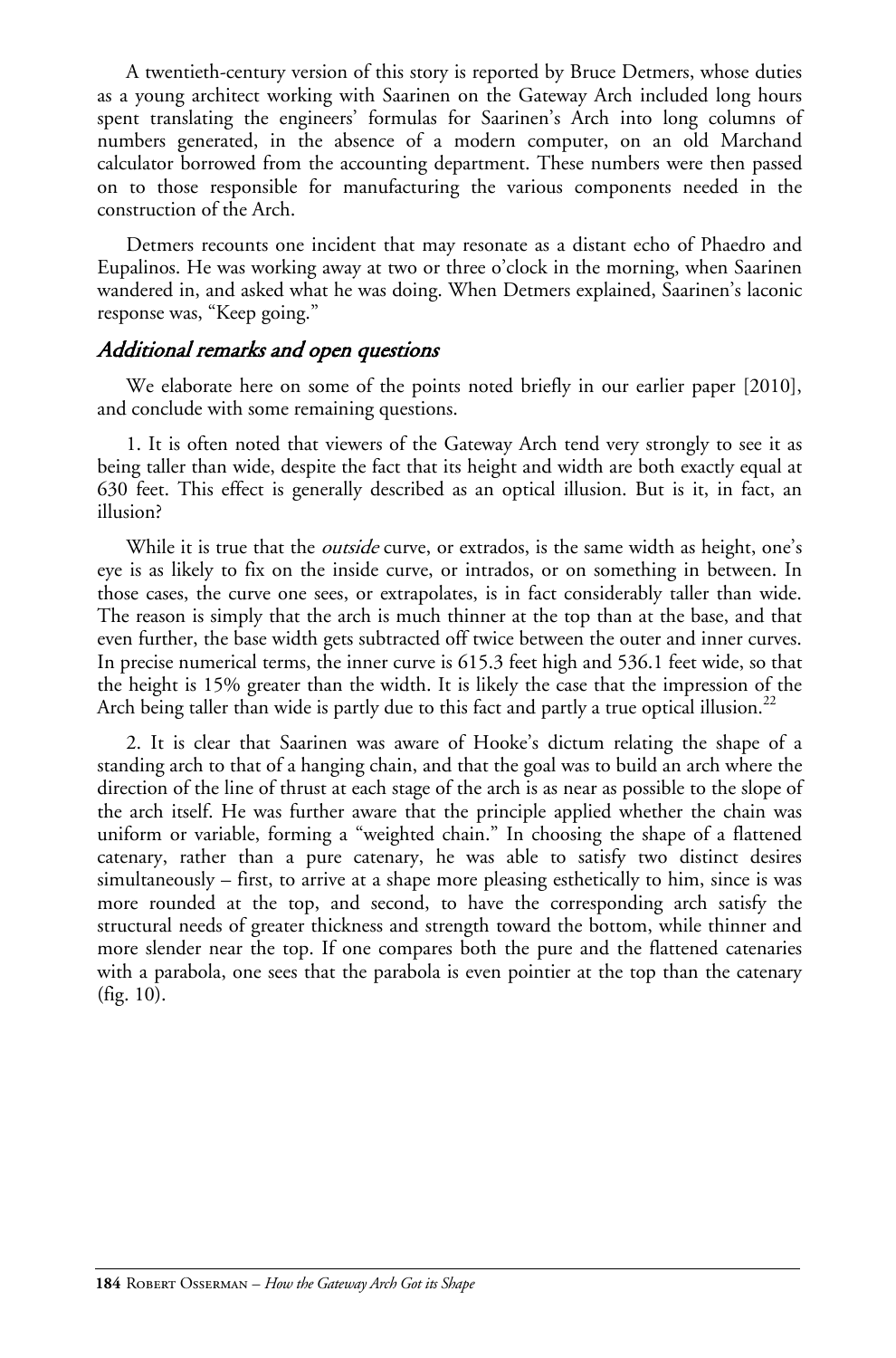

Fig. 10. Parabola, Catenary, and Flattened Catenary with Aspect Ratio 1:1

It is fortunate (or is it something deeper?) that Saarinen found the parabola less pleasing from a purely esthetic viewpoint, since following Hooke's dictum in that case would require greatest weight at the vertex, and therefore an arch that was thickest at the top, and slimming down toward the bottom—hardly what one would want from a structural point of view. In fact, it is clear that if one starts with a uniform chain that hangs in the shape of the catenary, then to make it pointier at the vertex one would want to increase the weight in the middle, while to make it rounder or flatter near the vertex, one would increase the weight near the ends.

Fig. 10 shows all three curves together, each with aspect ratio 1:1. The parabola is the innermost, pointiest curve, and the catenary the intermediate one, while the outer curve is a flattened catenary with the same degree  $D$  of flattening as that used in the Arch

3. There are at least two ways to arrive mathematically at the shape of a hanging chain. The first is the one we have been invoking, in which the object is to keep the thrust line always in the direction of the chain. The other is by using the method known as the calculus of variations to determine the shape of the chain that will give the lowest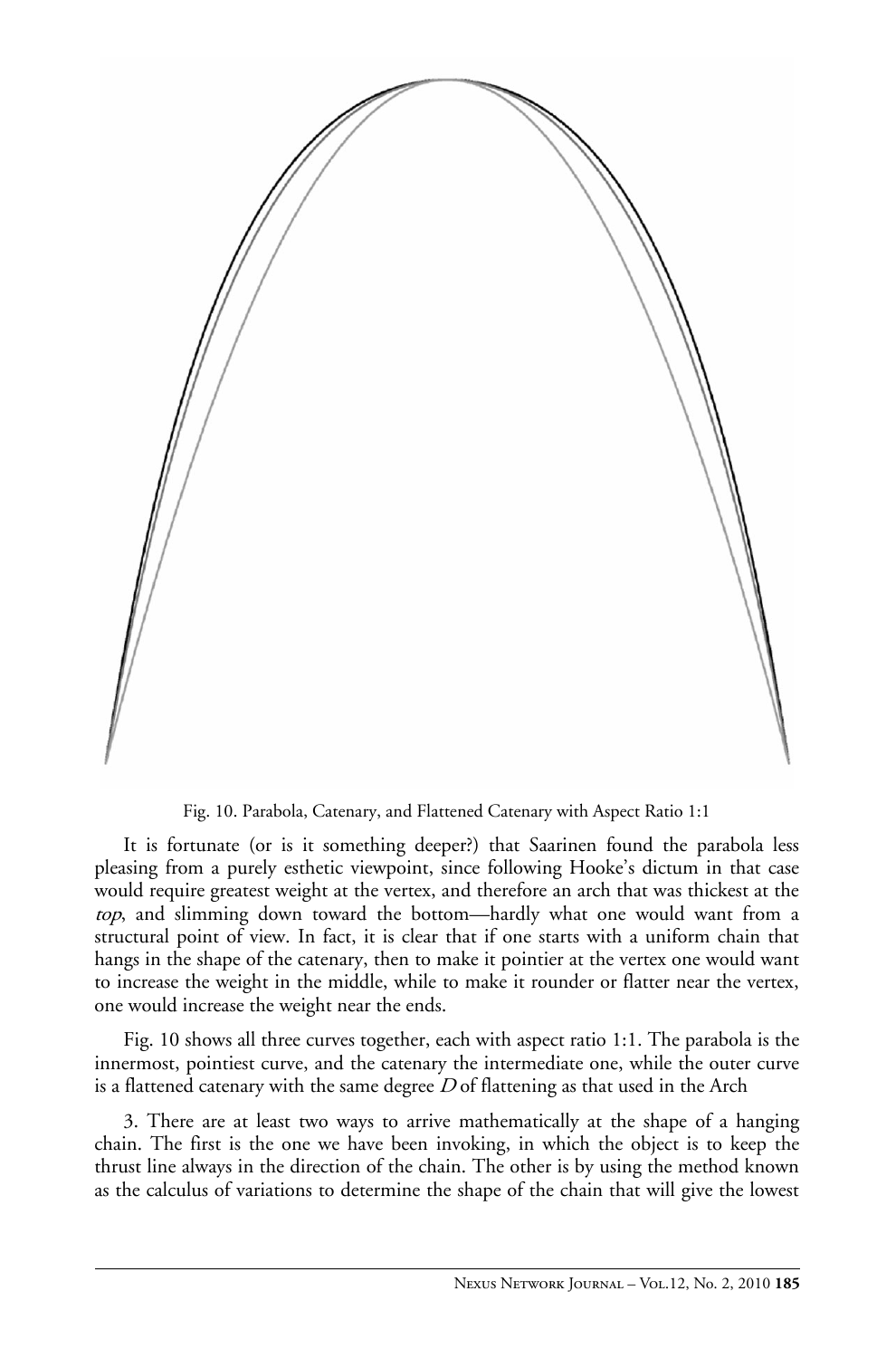center of gravity. Both methods yield the same result – that the chain should be in the shape of a (possibly weighted) catenary – and both methods make good sense physically. However, a strange consequence is that in the case of the arch, the shape of the catenary, while best possible from the point of view of the thrust line, is in a certain sense the worst possible structurally, since it will have the highest center of gravity, and therefore be the least stable. Partly to counter this paradoxical fact, and partly for other structural reasons, the engineers responsible for the Gateway Arch decided to fill in the space between the outer stainless steel surface and the inner carbon steel surface with concrete in the bottom 300 feet of the Arch. The weight of the concrete alone in the bottom 300 feet is more than double the total weight of all the steel in the Arch, while the underground foundation weighs more than double that of the above-ground concrete. The effect is to considerably lower the center of gravity, in addition to giving extra strength to the bottom half of the Arch, providing resistance to cantilever and torque effects from the wind, and limiting vibrations.

4. The fact that the method of construction changes abruptly roughly halfway up the Arch means that if one models the Arch as a weighted catenary, then the weighting will undergo a singularity at the point corresponding to the end of the concrete filling. It is as if the first 300 feet on both sides represent a pedestal, and the Arch proper sits on top of that. From the outside, of course, one sees a continuous curved surface, as well as a continuous variation in the size of the cross-sections. The principal question to which I have not found an answer is the reason for choosing the variation in the size of the crosssection in a way that makes the areas vary linearly with height. But the abrupt change in the weighting at the 300-foot level means that no single formula can be optimal for both of the parts – those lying above and below that level. Clearly the Arch is designed with a sizeable margin of safety beyond what the simple choice of a curve and weighting would provide. One would need such a margin for safety if for no other reason than the necessity for the two legs to stand on their own, like a pair of giant leaning towers, during the greater part of the construction. Only when they were over 500 feet high did they reach the point where they could be joined in mutual support.

5. The final questions to which I do not know the answer are: 1) Was the choice of 54 feet for the dimension of the triangular cross-section at the base of the monument an esthetic or a structural decision? (The dimension of 17 feet at the top, I have been told, was simply the smallest felt to be possible, allowing for the construction of an observation platform where visitors can stand up and admire the view from the top through the windows built into the Arch.); 2) What is the basis of the choice of the ratio  $Q_b/Q_v$  for the parameter *R* that enters into the basic equations  $(7) - (10)$ ? I hope to return to these questions at a later occasion.

## Acknowledgments

The most interesting and accurate mathematical discussions of the Gateway Arch that I am familiar with are those by William V. Thayer [1984], and a chapter (in Portuguese) of a volume of computational activities and projects designed to highlight applications of the calculus [Figueiredo et al. 2005]. I am particularly indebted to Bill Thayer for providing a wealth of documents as well as a number of significant leads in my investigation of this problem; also to Charles Redfield, one of the main engineers who worked on the Arch and who provided me with a number of relevant documents, Bruce Detmers, an architect who worked with Saarinen on the Arch, John Ochsendorf for enlightening discussions of his paper [Block et al. 2006] on arches and related matters,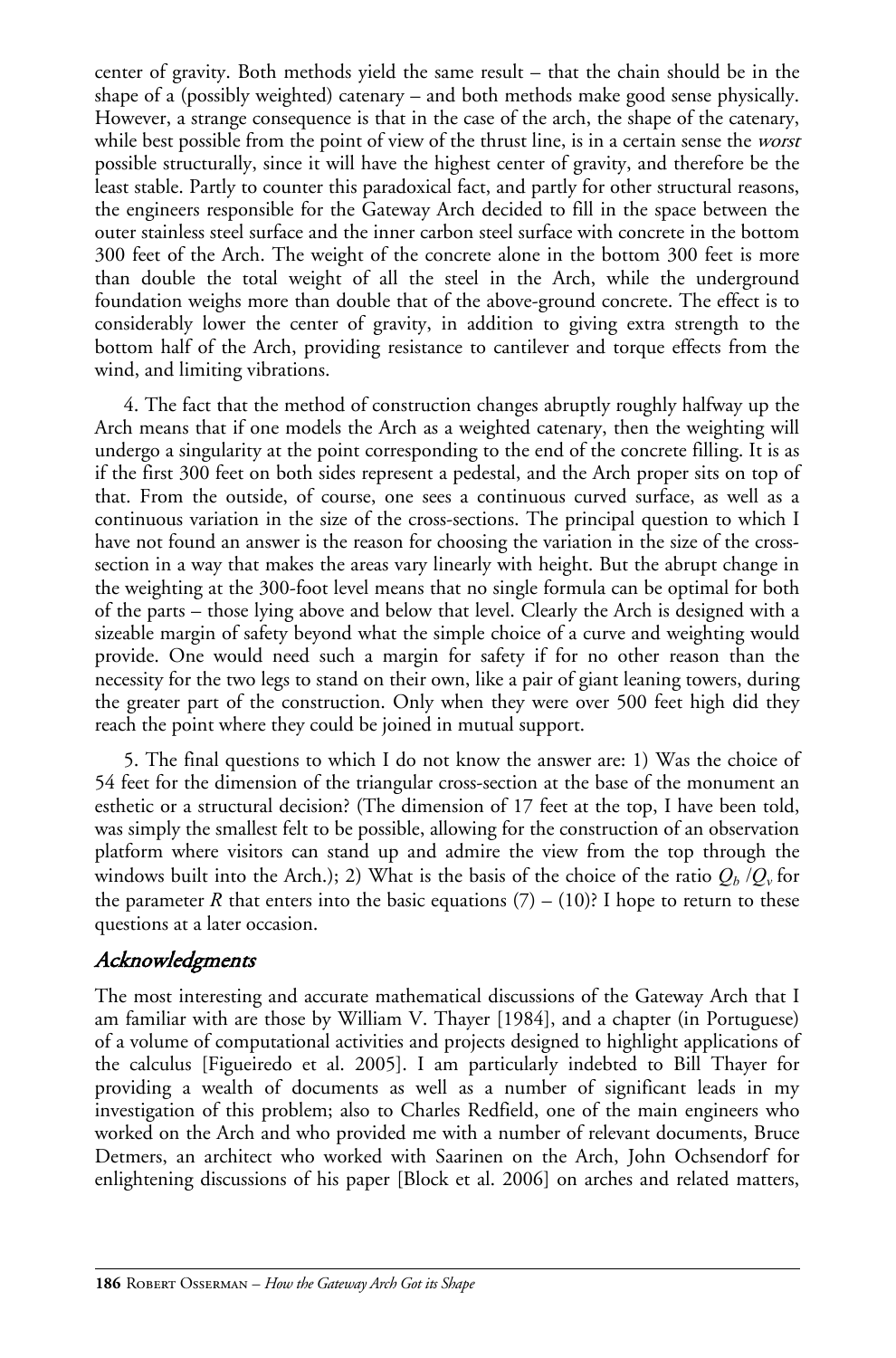Jacques Heyman for prompt responses to a number of questions arising from his many books and articles about arches, Hélène Lipstadt and Jack Rees who offered a number of further valuable leads, and Robert Moore of the National Park Service, historian of the Gateway Arch. I also thank Jennifer Clark, archivist at the Old Court House in St. Louis, and Laura Tatum at the Saarinen Archive at Yale University

#### **Notes**

- 1. One can also treat a cord from which are hung a series of literal weights, in which case the cord will take a kind of polygonal shape. However, we shall not consider that case here, since it is not too relevant to the curve of the Gateway Arch.
- 2. This and all further references to statements by Bruce Detmers come from conversations with him in March 2008.
- 3. Robert Hooke had the great misfortune to be a contemporary of Isaac Newton, and on two counts. First of all, Newton's brilliance and monumental achievements simply overshadowed any and all potential rivals among scientists. But perhaps even more so, because Newton developed one of his notorious lifetime grudges against Hooke, and did everything possible – which was quite a bit – to denigrate and belittle Hooke and his achievements.
- 4. See also [Huerta 2006]. The issue here is that although Galileo is precisely correct in his great insight that one cannot scale up any structure an arbitrarily large amount, since the weight goes up as the cube of the scaling factor and the cross-sectional area of the supports – say columns for a building, legs of an animal, or trunk of a tree – increases by only the square, nevertheless he is "wrong" not to note that on the scale of normal buildings, strength is not the key issue, but stability, as in Hooke's dictum, and in that case what counts is the geometrical shape, invariant under scaling.
- 5. Strictly speaking, the term used was the Latin word, *catenaria*, and the English word "catenary" did not occur until somewhat later; this will be discussed shortly. An excellent and detailed history of the "catenary problem" is given by Clifford Truesdell in The Rational Mechanics of Flexible or Elastic Bodies, 1638-1788; Introduction to Leonhardi Euleri Opera Omnia, Vol. X et XI Seriei Secundae, Lausanne, Orell Füssli Turici 1960; see also further references in footnote 7 below. (Surprisingly, Truesdell also fails to cite Galileo's correct description of the catenary as an approximation to a parabola.)
- 6. "Tout homme est pierre; tout caillou est homme; donc tout caillou est pierre." From a letter of August 11, 1697; Jacob Bernoulli, Opera, pp. 829-839; reprinted in Die Streitschriften von Jacob und Johann Bernoulli. Birkhäuser Verlag 1991, pp. 356-364 (see p. 361). See also pp. 1- 114 of this volume for an overview in English of the contents, and pp. 117-122 for a list of "The Polemic Writings of Jacob and Johann Bernoulli on the Calculus of Variations" that are reproduced in the book.
- 7. Other names that should be mentioned in this brief history are Philippe de la Hire and David Gregory. De la Hire's Traité de méchanique from 1695 addresses the question of how to distribute weights along a chain to attain "a figure curved the way you wish it to be" (proposition 123), and he makes explicit the connection between arches and variably weighted chains. David Gregory discovered independently the relation between weighted chains and arches and described them in a letter later published in the Philosophical Transactions in August 1697. For more on both of these major contributions, see [Benvenuto 1991: 321-329]. Another good historical reference is [Bukowski 2008] (the usual misleading statements about Galileo are repeated here, but it is instructive to see how early they originated and were propagated by successive generations).
- 8. At least that is the case for the dozens of articles, as well as congratulatory telegrams that are on file in the Saarinen Archives at YaleUniversity.
- 9. Copies of Grant's letter and Saarinen's response are in the Saarinen archive. It is the only place I have found where Saarinen describes his winning design with as much specificity.
- 10. Quoted in [Crosbie 1983].
- 11. Whether this formula (or, for that matter, any other formula) is displayed inside the Arch as claimed, is something I have not been able to determine. It is not impossible, since the precise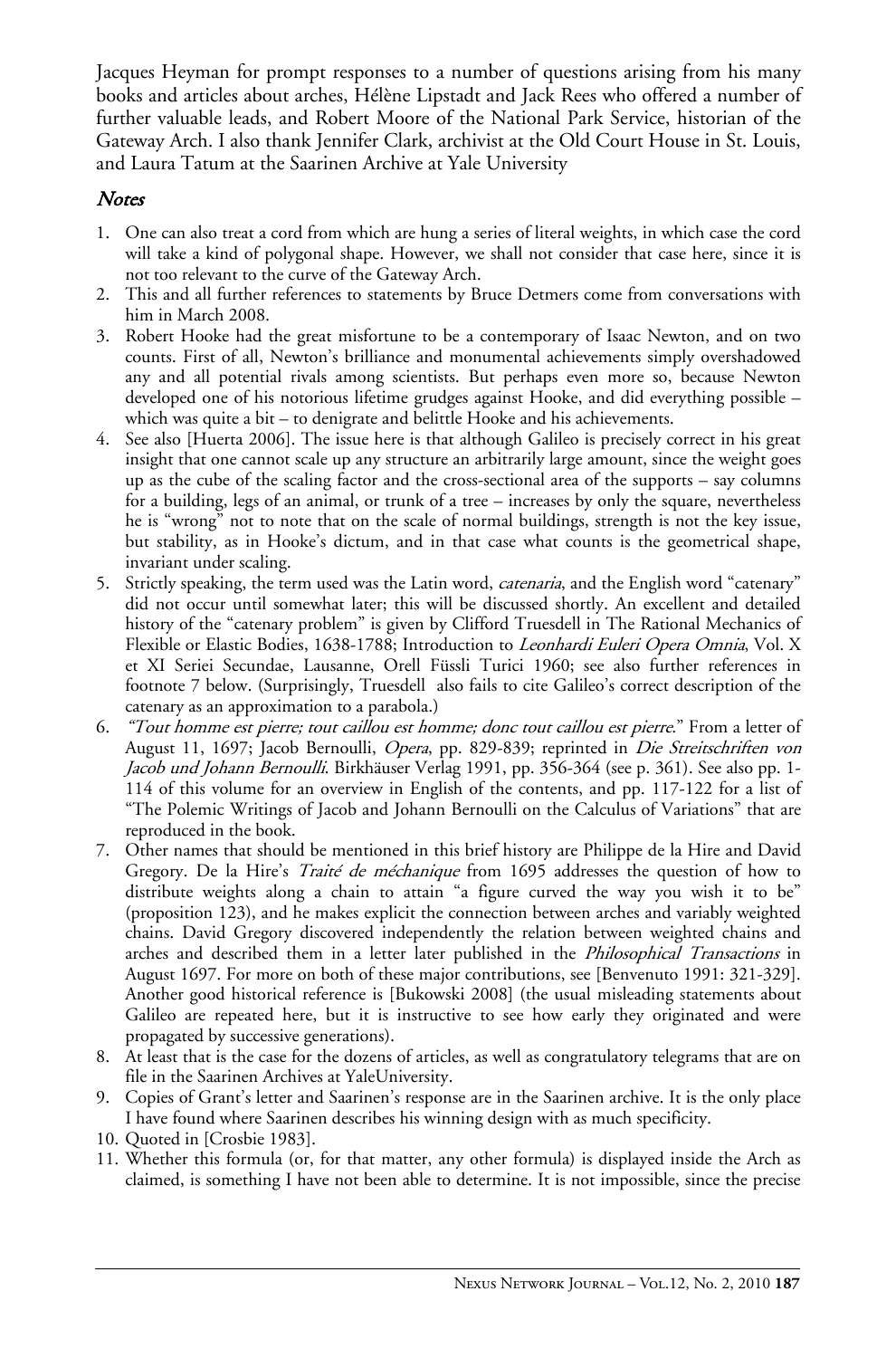shape of the Arch was modified so many times during the planning process, but it is unlikely, because the decision not to use an exact catenary was made very early – long before construction began.

- 12. The precise conditions for the graph of a curve to be representable as a weighted catenary are that it be convex, and that it makes a non-zero angle with the vertical at its endpoints. See [Osserman 2010].
- 13. Johann Bernoulli was already aware of the connection between arches and a chain of variable weight in 1698; see, for example, [Benvenuto 1991: Pt. II, 327].
- 14. There are 71 such sections on each leg of the arch, according to the specifications.
- 15. This is further complicated by a note on the blueprints that for the top 41 sections, the "exterior skin to be curved into a continuous smooth surface." This corresponds to roughly the upper half of the Arch, where the curvature is the greatest. It is also above the 300-foot level where there is another transition in the mode of construction, as we discuss more fully later on; below that level the stainless steel outer skin is backed by a layer of concrete.
- 16. Both of these examples are described in fascinating detail in the book *The Tower and the* Bridge [Billington 1985].
- 17. George B. Hartzog, Jr. was Director of the National Park Service at the time. See the chapter on the Gateway Arch in [Hartzog 1988], especially pp. 52-56.
- 18. See, for example, [Coir 2006]: "Milles strongly advised Saarinen to drop his initial plans to fashion the arch with a quadrilateral section in favor of a more sculpturally pleasing triangular section. Eero's failure publicly to recognize Milles's contribution to the monument angered the Swedish sculptor, who thereafter severed contact with Saarinen" [2006: p. 41 and footnote 40, p. 43].
- 19. On the other hand, some of Libera's sketches for the arch show a radical thickening near ground level, which would seem to indicate at least an intuitive understanding of the need for a suitable weighting to support the shape of a circular arc. From an esthetic point of view that thickening may be seen as producing a more dramatic effect for Libera's arch than for Saarinen's, or else as far less graceful. (Perhaps both.)
- 20. Benvenuto is referring to Valéry's "Eupalinos ou l'architecte" [1960: 83].
- 21. Eupalinos was the engineer to whom is ascribed (by Herodotus) the construction of the famous 3400 foot long tunnel on Samos, excavated from both ends, meeting in the middle.
- 22. A number of experiments seem to confirm that we tend to consistently overestimate lengths in the vertical direction over equal ones that are horizontal. See for example [Wolfe et al. 2005: 967-979] and further references given there.

#### **Bibliography**

- BENVENUTO, Edoardo. 1991. An Introduction to the History of Structural Mechanics. Part II: Vaulted Structures and Elastic Systems. New York, Springer-Verlag.
- BILLINGTON, David. 1985. The Tower and the Bridge. Princeton: Princeton University Press.
- BLOCK Philippe, Matt DEJONG, John OCHSENDORF. 2006. As Hangs the Flexible Line: Equilibrium of Masonry Arches. Nexus Network Journal 8, 2: 13-24.
- BUKOWSKI, John. 2008. Christiaan Huygens and the Problem of the Hanging Chain. College Mathematics Journal 39, 1: 2-11.
- COIR, Mark. 2006. The Cranbrook Factor. Pp. 29-43 in Eero Saarinen, Shaping the Future. New Haven: Yale University Press.
- CROSBIE, Michael J. 1983. Is It a Catenary? New questions about the shape of Saarinen's St. Louis Arch. AIA Journal (June 1983): 78-79.
- Eero Saarinen: Shaping the Future. 2006. Eeva-Liisa Pelkonen and Donald Albrecht, eds. New Haven: Yale University Press.
- FIGUEIREDO, Vera L.X., Margarida P. MELLO, Sandra A. SANTOS. 2005. Cálculo com Aplicações: Atividades Computacionais e Projetos. Coleção IMECC, Textos Didáticos.
- GALILEI, Galileo. 1974. Two New Sciences. Stillman Drake, trans. Madison: University of Wisconsin Press.
- HARTZOG, George B., Jr. 1988. *Battling for the National Parks*. Kingston (Rhode Island): Moyer Bell.